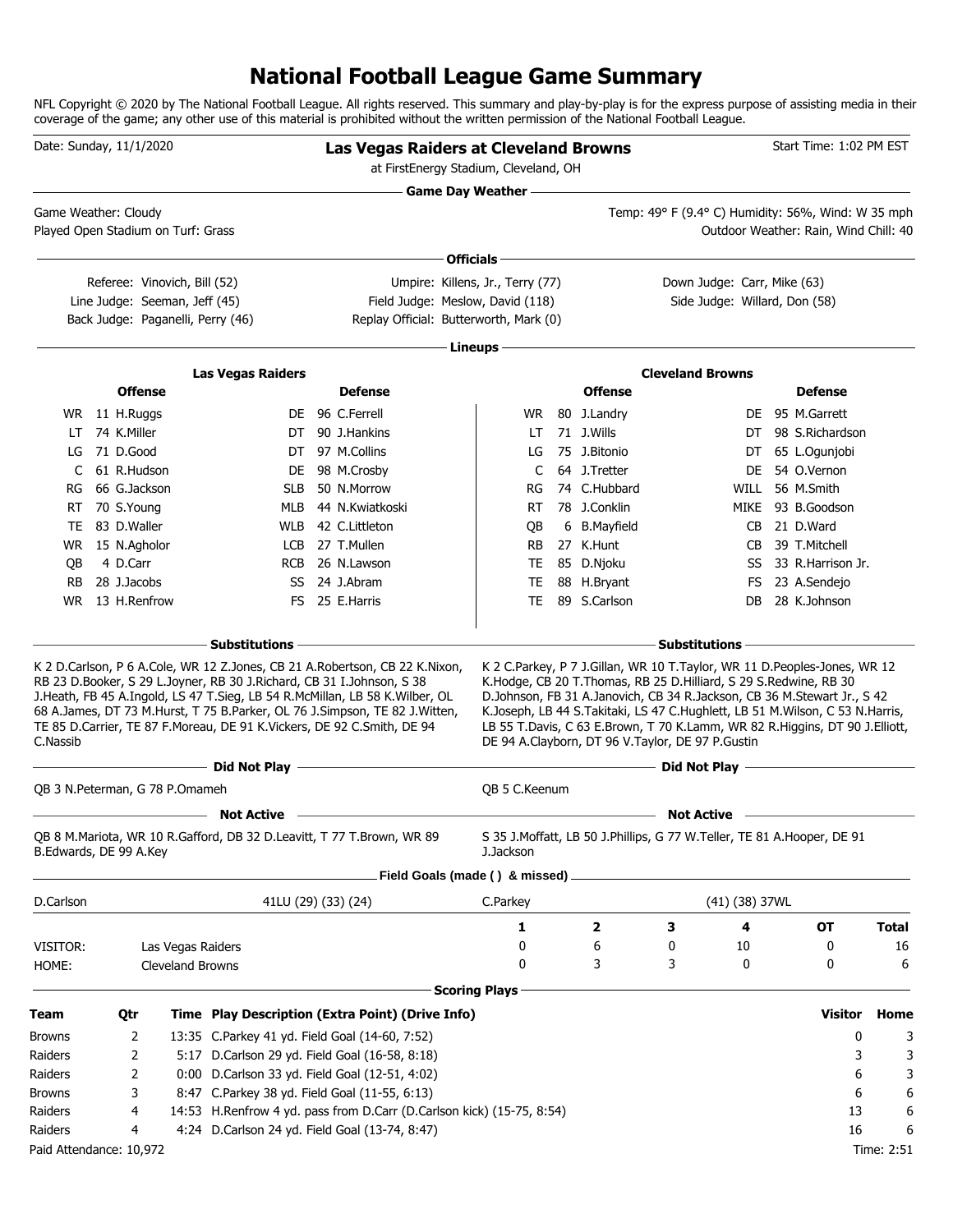# **Final Individual Statistics**

|                                           |            | <b>Las Vegas Raiders</b> |             |              |             |              |             |                    |                     |             |                        |            | <b>Cleveland Browns</b> |            |             |            |                |             |
|-------------------------------------------|------------|--------------------------|-------------|--------------|-------------|--------------|-------------|--------------------|---------------------|-------------|------------------------|------------|-------------------------|------------|-------------|------------|----------------|-------------|
| <b>RUSHING</b>                            |            |                          | <b>ATT</b>  | <b>YDS</b>   | <b>AVG</b>  |              | LG          | TD                 | <b>RUSHING</b>      |             |                        |            |                         | <b>ATT</b> | <b>YDS</b>  | <b>AVG</b> | LG             | TD          |
| J.Jacobs                                  |            |                          | 31          | 128          | 4.1         |              | 16          | 0                  | K.Hunt              |             |                        |            |                         | 14         | 66          | 4.7        | 18             | 0           |
| D.Carr                                    |            |                          | 6           | 41           | 6.8         |              | 18          | 0                  | <b>B.Mayfield</b>   |             |                        |            |                         | 6          | 29          | 4.8        | 10             | 0           |
| D.Booker                                  |            |                          | 5           | 29           | 5.8         |              | 11          | 0                  | D.Johnson           |             |                        |            |                         | 2          | 6           | 3.0        | 6              | 0           |
| J.Richard                                 |            |                          | 1           | 6            | 6.0         |              | 6           | 0                  |                     |             |                        |            |                         |            |             |            |                |             |
| A.Ingold                                  |            |                          | 1           | 3            | 3.0         |              | 3           | 0                  |                     |             |                        |            |                         |            |             |            |                |             |
| H.Ruggs                                   |            |                          | 1           | 1            | 1.0         |              | 1           | 0                  |                     |             |                        |            |                         |            |             |            |                |             |
| Total                                     |            |                          | 45          | 208          | 4.6         |              | 18          | 0                  | Total               |             |                        |            |                         | 22         | 101         | 4.6        | 18             | 0           |
| <b>PASSING</b>                            | <b>ATT</b> | <b>CMP</b>               | <b>YDS</b>  | SK/YD TD     |             | LG IN        |             | <b>RT</b>          | <b>PASSING</b>      |             |                        | <b>ATT</b> | <b>CMP</b>              | <b>YDS</b> | SK/YD TD    |            | IN<br>LG       | <b>RT</b>   |
| D.Carr                                    | 24         | 15                       | 112         | 2/11         | 1           | 17           | 0           | 87.5               | <b>B.Mayfield</b>   |             |                        | 25         | 12                      | 122        | 0/0         | 0          | 25<br>0        | 62.4        |
| Total                                     | 24         | 15                       | 112         | 2/11         | 1           | 17           | 0           | 87.5               | Total               |             |                        | 25         | 12                      | 122        | 0/0         | 0          | 25<br>0        | 62.4        |
| <b>PASS RECEIVING</b>                     |            | <b>TAR</b>               | <b>REC</b>  | <b>YDS</b>   | <b>AVG</b>  |              | LG          | TD                 |                     |             | <b>PASS RECEIVING</b>  |            | <b>TAR</b>              | <b>REC</b> | <b>YDS</b>  | <b>AVG</b> | LG             | <b>TD</b>   |
| D.Waller                                  |            | 6                        | 5           | 28           | 5.6         |              | 8           | 0                  | J.Landry            |             |                        |            | 11                      | 4          | 52          | 13.0       | 25             | $\mathbf 0$ |
| H.Renfrow                                 |            | 4                        | 4           | 26           | 6.5         |              | 11          | 1                  | H.Bryant            |             |                        |            | 3                       | 3          | 25          | 8.3        | 10             | 0           |
| J.Witten                                  |            | 2                        | 2           | 21           | 10.5        |              | 13          | 0                  | K.Hunt              |             |                        |            | 3                       | 2          | 7           | 3.5        | 6              | 0           |
| H.Ruggs                                   |            | 4                        | 2           | 8            | 4.0         |              | 4           | 0                  | D.Njoku             |             |                        |            | 3                       | 1          | 19          | 19.0       | 19             | 0           |
| D.Booker                                  |            | 1                        | 1           | 17           | 17.0        |              | 17          | 0                  | R.Higgins           |             |                        |            | 3                       | 1          | 14          | 14.0       | 14             | 0           |
| J.Richard                                 |            | 1                        | 1           | 12           | 12.0        |              | 12          | 0                  | D.Johnson           |             |                        |            | 1                       | 1          | 5           | 5.0        | 5              | 0           |
| N.Agholor                                 |            | 2                        | 0           | $\mathbf 0$  | 0.0         |              | 0           | 0                  | A.Janovich          |             |                        |            | $\mathbf{1}$            | 0          | 0           | 0.0        | 0              | 0           |
| J.Jacobs                                  |            | 1                        | 0           | 0            | 0.0         |              | 0           | 0                  |                     |             |                        |            |                         |            |             |            |                |             |
| F.Moreau                                  |            | 1                        | 0           | 0            | 0.0         |              | 0           | 0                  |                     |             |                        |            |                         |            |             |            |                |             |
| Total                                     |            | 22                       | 15          | 112          | 7.5         |              | 17          | 1                  | Total               |             |                        |            | 25                      | 12         | 122         | 10.2       | 25             | 0           |
| <b>INTERCEPTIONS</b>                      |            |                          | <b>NO</b>   | <b>YDS</b>   | <b>AVG</b>  |              | LG          | TD                 |                     |             | <b>INTERCEPTIONS</b>   |            |                         | <b>NO</b>  | <b>YDS</b>  | <b>AVG</b> | LG             | <b>TD</b>   |
| <b>Total</b>                              |            |                          | 0           | $\mathbf 0$  | 0           |              | 0           | 0                  | Total               |             |                        |            |                         | 0          | 0           | 0          | 0              | 0           |
| <b>PUNTING</b>                            | NO         | <b>YDS</b>               | <b>AVG</b>  | <b>NET</b>   | TB          |              | <b>IN20</b> | LG                 | <b>PUNTING</b>      |             |                        | <b>NO</b>  | <b>YDS</b>              | <b>AVG</b> | NET         | TΒ         | <b>IN20</b>    | LG          |
| A.Cole                                    | 1          | 56                       | 56.0        | 56.0         | 0           |              | 1           | 56                 | J.Gillan            |             |                        | 2          | 109                     | 54.5       | 38.0        | 1          | 0              | 59          |
| Total                                     | 1          | 56                       | 56.0        | 56.0         | 0           |              | 1           | 56                 | Total               |             |                        | 2          | 109                     | 54.5       | 38.0        | 1          | 0              | 59          |
| <b>PUNT RETURNS</b>                       |            | NO                       | <b>YDS</b>  | <b>AVG</b>   | FC          |              | LG          | TD                 | <b>PUNT RETURNS</b> |             |                        |            | <b>NO</b>               | <b>YDS</b> | <b>AVG</b>  | FC         | LG             | <b>TD</b>   |
| H.Renfrow                                 |            | 1                        | 13          | 13.0         | 0           |              | 13          | 0                  |                     |             | [OUT OF BOUNDS]        |            | 1                       | 0          | 0.0         | 0          | 0              | 0           |
| [TOUCHBACK]                               |            | 1                        | 0           | 0.0          | 0           |              | 0           | 0                  |                     |             |                        |            |                         |            |             |            |                |             |
| Total                                     |            | 1                        | 13          | 13.0         | 0           |              | 13          | 0                  | Total               |             |                        |            | 0                       | 0          | 0.0         | 0          | 0              | 0           |
| <b>KICKOFF RETURNS</b>                    |            | <b>NO</b>                | <b>YDS</b>  | <b>AVG</b>   | FC          |              | LG          | TD                 |                     |             | <b>KICKOFF RETURNS</b> |            | <b>NO</b>               | <b>YDS</b> | <b>AVG</b>  | FC         | LG             | <b>TD</b>   |
| J.Richard                                 |            | $\overline{2}$           | 33          | 16.5         | 0           |              | 22          | 0                  | D.Peoples-Jones     |             |                        |            | 1                       | 33         | 33.0        | 0          | 33             | 0           |
| [TOUCHBACK]                               |            | $\mathbf{1}$             | $\mathbf 0$ | 0.0          | 0           |              | $\bf{0}$    | 0                  | [TOUCHBACK]         |             |                        |            | 3                       | 0          | 0.0         | 0          | 0              | 0           |
| Total                                     |            | 2                        | 33          | 16.5         | 0           |              | 22          | 0                  | Total               |             |                        |            | 1                       | 33         | 33.0        | 0          | 33             | 0           |
| <b>Las Vegas Raiders</b>                  |            |                          |             |              |             |              |             |                    |                     |             |                        |            |                         |            |             |            |                |             |
| <b>FUMBLES</b>                            |            |                          |             |              | FUM LOST    |              |             | <b>OWN-REC YDS</b> |                     | <b>TD</b>   | <b>FORCED</b>          |            | <b>OPP-REC</b>          | <b>YDS</b> | TD          |            | <b>OUT-BDS</b> |             |
| D.Carr                                    |            |                          |             | 1            |             | 0            |             | 0                  | 0                   | 0           | 0                      |            | $\mathbf{0}$            | 0          | 0           |            | 0              |             |
| D.Booker                                  |            |                          |             | 0            |             | 0            |             | $\mathbf{1}$       | 0                   | 0           | 0                      |            | 0                       | 0          | 0           |            | 0              |             |
| N.Kwiatkoski                              |            |                          |             | 0            |             | 0            |             | 0                  | 0                   | 0           | 1                      |            | 0                       | 0          | 0           |            | 0              |             |
| N.Morrow                                  |            |                          |             | 0            |             | 0            |             | 0                  | 0                   | 0           | $\mathbf{0}$           |            | $\mathbf{1}$            | 0          | 0           |            | 0              |             |
| Total                                     |            |                          |             | $\mathbf{1}$ |             | 0            |             | $\mathbf{1}$       | 0                   | 0           | $\mathbf{1}$           |            | $\mathbf{1}$            | $\Omega$   | 0           |            | 0              |             |
| <b>Cleveland Browns</b><br><b>FUMBLES</b> |            |                          |             | <b>FUM</b>   | <b>LOST</b> |              |             | <b>OWN-REC YDS</b> |                     | <b>TD</b>   | <b>FORCED</b>          |            | <b>OPP-REC</b>          | <b>YDS</b> | TD          |            | <b>OUT-BDS</b> |             |
|                                           |            |                          |             |              |             |              |             |                    |                     |             |                        |            |                         |            |             |            |                |             |
| H.Bryant                                  |            |                          |             | $\mathbf{1}$ |             | $\mathbf{1}$ |             | 0                  | $\mathbf 0$         | $\mathbf 0$ | $\mathbf 0$            |            | $\mathbf 0$             | $\Omega$   | $\mathbf 0$ |            | 0              |             |
| D.Ward                                    |            |                          |             | 0            |             | 0            |             | 0                  | 0                   | 0           | $\mathbf{1}$           |            | 0                       | 0          | 0           |            | 0              |             |
| Total                                     |            |                          |             | 1            |             | $\mathbf{1}$ |             | 0                  | 0                   | 0           | $\mathbf{1}$           |            | 0                       | 0          | 0           |            | 0              |             |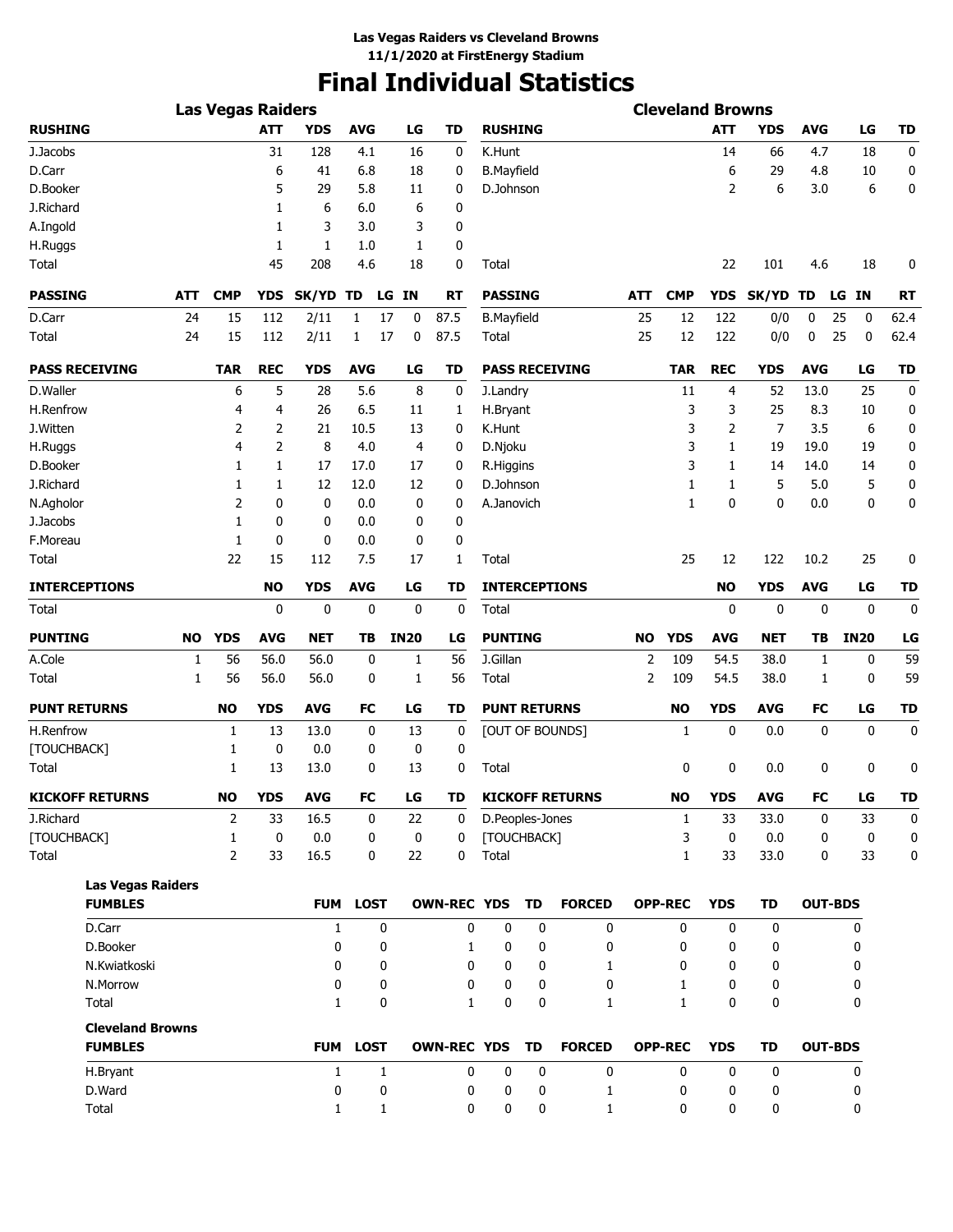# **Final Team Statistics**

| <b>Browns</b><br><b>TOTAL FIRST DOWNS</b><br>24<br>14<br>15<br>8<br>By Rushing<br>5<br>By Passing<br>7<br>$\overline{2}$<br><b>By Penalty</b><br>1<br>THIRD DOWN EFFICIENCY<br>8-14-57%<br>3-10-30%<br><b>FOURTH DOWN EFFICIENCY</b><br>2-2-100%<br>2-2-100%<br><b>TOTAL NET YARDS</b><br>309<br>223<br>Total Offensive Plays (inc. times thrown passing)<br>71<br>47<br>4.7<br>4.4<br>Average gain per offensive play<br><b>NET YARDS RUSHING</b><br>208<br>101<br>22<br>45<br><b>Total Rushing Plays</b><br>4.6<br>4.6<br>Average gain per rushing play<br>$1 - 2$<br>Tackles for a loss-number and yards<br>$1 - 2$<br><b>NET YARDS PASSING</b><br>101<br>122<br>$2 - 11$<br>$0 - 0$<br>Times thrown - yards lost attempting to pass<br>112<br>Gross yards passing<br>122<br><b>PASS ATTEMPTS-COMPLETIONS-HAD INTERCEPTED</b><br>$24 - 15 - 0$<br>$25-12-0$<br>3.9<br>4.9<br>Avg gain per pass play (inc.# thrown passing)<br><b>KICKOFFS Number-In End Zone-Touchbacks</b><br>$4 - 3 - 3$<br>$3 - 1 - 1$<br>$1 - 56.0$<br><b>PUNTS Number and Average</b><br>$2 - 54.5$<br><b>Had Blocked</b><br>0<br>$\Omega$<br><b>FGs - PATs Had Blocked</b><br>$0 - 0$<br>$0 - 0$<br>56.0<br>38.0<br><b>Net Punting Average</b><br><b>TOTAL RETURN YARDAGE (Not Including Kickoffs)</b><br>13<br>0<br>No. and Yards Punt Returns<br>$1 - 13$<br>$0 - 0$<br>$1 - 33$<br>No. and Yards Kickoff Returns<br>$2 - 33$<br>No. and Yards Interception Returns<br>$0 - 0$<br>$0 - 0$<br><b>PENALTIES Number and Yards</b><br>$5 - 25$<br>$7 - 59$<br><b>FUMBLES Number and Lost</b><br>$1 - 1$<br>$1 - 0$<br><b>TOUCHDOWNS</b><br>0<br>1<br>0<br>0<br>Rushing<br>$\mathbf{1}$<br>0<br>Passing<br><b>EXTRA POINTS Made-Attempts</b><br>$1 - 1$<br>$0-0$<br>$0-0$<br>Kicking Made-Attempts<br>$1 - 1$<br>$2 - 3$<br><b>FIELD GOALS Made-Attempts</b><br>$3-4$<br><b>RED ZONE EFFICIENCY</b><br>1-4-25%<br>$0 - 1 - 0%$<br><b>GOAL TO GO EFFICIENCY</b><br>1-2-50%<br>$0 - 0 - 0%$<br><b>SAFETIES</b><br>0<br>0<br><b>FINAL SCORE</b><br>16<br>6 |                    | <b>Visitor</b><br><b>Raiders</b> | Home  |
|-------------------------------------------------------------------------------------------------------------------------------------------------------------------------------------------------------------------------------------------------------------------------------------------------------------------------------------------------------------------------------------------------------------------------------------------------------------------------------------------------------------------------------------------------------------------------------------------------------------------------------------------------------------------------------------------------------------------------------------------------------------------------------------------------------------------------------------------------------------------------------------------------------------------------------------------------------------------------------------------------------------------------------------------------------------------------------------------------------------------------------------------------------------------------------------------------------------------------------------------------------------------------------------------------------------------------------------------------------------------------------------------------------------------------------------------------------------------------------------------------------------------------------------------------------------------------------------------------------------------------------------------------------------------------------------------------------------------------------------------------------------------------------------------------------------------------------------------------------------------------------------------------------------------------------------------------------------------------------------------------------------------------------|--------------------|----------------------------------|-------|
|                                                                                                                                                                                                                                                                                                                                                                                                                                                                                                                                                                                                                                                                                                                                                                                                                                                                                                                                                                                                                                                                                                                                                                                                                                                                                                                                                                                                                                                                                                                                                                                                                                                                                                                                                                                                                                                                                                                                                                                                                               |                    |                                  |       |
|                                                                                                                                                                                                                                                                                                                                                                                                                                                                                                                                                                                                                                                                                                                                                                                                                                                                                                                                                                                                                                                                                                                                                                                                                                                                                                                                                                                                                                                                                                                                                                                                                                                                                                                                                                                                                                                                                                                                                                                                                               |                    |                                  |       |
|                                                                                                                                                                                                                                                                                                                                                                                                                                                                                                                                                                                                                                                                                                                                                                                                                                                                                                                                                                                                                                                                                                                                                                                                                                                                                                                                                                                                                                                                                                                                                                                                                                                                                                                                                                                                                                                                                                                                                                                                                               |                    |                                  |       |
|                                                                                                                                                                                                                                                                                                                                                                                                                                                                                                                                                                                                                                                                                                                                                                                                                                                                                                                                                                                                                                                                                                                                                                                                                                                                                                                                                                                                                                                                                                                                                                                                                                                                                                                                                                                                                                                                                                                                                                                                                               |                    |                                  |       |
|                                                                                                                                                                                                                                                                                                                                                                                                                                                                                                                                                                                                                                                                                                                                                                                                                                                                                                                                                                                                                                                                                                                                                                                                                                                                                                                                                                                                                                                                                                                                                                                                                                                                                                                                                                                                                                                                                                                                                                                                                               |                    |                                  |       |
|                                                                                                                                                                                                                                                                                                                                                                                                                                                                                                                                                                                                                                                                                                                                                                                                                                                                                                                                                                                                                                                                                                                                                                                                                                                                                                                                                                                                                                                                                                                                                                                                                                                                                                                                                                                                                                                                                                                                                                                                                               |                    |                                  |       |
|                                                                                                                                                                                                                                                                                                                                                                                                                                                                                                                                                                                                                                                                                                                                                                                                                                                                                                                                                                                                                                                                                                                                                                                                                                                                                                                                                                                                                                                                                                                                                                                                                                                                                                                                                                                                                                                                                                                                                                                                                               |                    |                                  |       |
|                                                                                                                                                                                                                                                                                                                                                                                                                                                                                                                                                                                                                                                                                                                                                                                                                                                                                                                                                                                                                                                                                                                                                                                                                                                                                                                                                                                                                                                                                                                                                                                                                                                                                                                                                                                                                                                                                                                                                                                                                               |                    |                                  |       |
|                                                                                                                                                                                                                                                                                                                                                                                                                                                                                                                                                                                                                                                                                                                                                                                                                                                                                                                                                                                                                                                                                                                                                                                                                                                                                                                                                                                                                                                                                                                                                                                                                                                                                                                                                                                                                                                                                                                                                                                                                               |                    |                                  |       |
|                                                                                                                                                                                                                                                                                                                                                                                                                                                                                                                                                                                                                                                                                                                                                                                                                                                                                                                                                                                                                                                                                                                                                                                                                                                                                                                                                                                                                                                                                                                                                                                                                                                                                                                                                                                                                                                                                                                                                                                                                               |                    |                                  |       |
|                                                                                                                                                                                                                                                                                                                                                                                                                                                                                                                                                                                                                                                                                                                                                                                                                                                                                                                                                                                                                                                                                                                                                                                                                                                                                                                                                                                                                                                                                                                                                                                                                                                                                                                                                                                                                                                                                                                                                                                                                               |                    |                                  |       |
|                                                                                                                                                                                                                                                                                                                                                                                                                                                                                                                                                                                                                                                                                                                                                                                                                                                                                                                                                                                                                                                                                                                                                                                                                                                                                                                                                                                                                                                                                                                                                                                                                                                                                                                                                                                                                                                                                                                                                                                                                               |                    |                                  |       |
|                                                                                                                                                                                                                                                                                                                                                                                                                                                                                                                                                                                                                                                                                                                                                                                                                                                                                                                                                                                                                                                                                                                                                                                                                                                                                                                                                                                                                                                                                                                                                                                                                                                                                                                                                                                                                                                                                                                                                                                                                               |                    |                                  |       |
|                                                                                                                                                                                                                                                                                                                                                                                                                                                                                                                                                                                                                                                                                                                                                                                                                                                                                                                                                                                                                                                                                                                                                                                                                                                                                                                                                                                                                                                                                                                                                                                                                                                                                                                                                                                                                                                                                                                                                                                                                               |                    |                                  |       |
|                                                                                                                                                                                                                                                                                                                                                                                                                                                                                                                                                                                                                                                                                                                                                                                                                                                                                                                                                                                                                                                                                                                                                                                                                                                                                                                                                                                                                                                                                                                                                                                                                                                                                                                                                                                                                                                                                                                                                                                                                               |                    |                                  |       |
|                                                                                                                                                                                                                                                                                                                                                                                                                                                                                                                                                                                                                                                                                                                                                                                                                                                                                                                                                                                                                                                                                                                                                                                                                                                                                                                                                                                                                                                                                                                                                                                                                                                                                                                                                                                                                                                                                                                                                                                                                               |                    |                                  |       |
|                                                                                                                                                                                                                                                                                                                                                                                                                                                                                                                                                                                                                                                                                                                                                                                                                                                                                                                                                                                                                                                                                                                                                                                                                                                                                                                                                                                                                                                                                                                                                                                                                                                                                                                                                                                                                                                                                                                                                                                                                               |                    |                                  |       |
|                                                                                                                                                                                                                                                                                                                                                                                                                                                                                                                                                                                                                                                                                                                                                                                                                                                                                                                                                                                                                                                                                                                                                                                                                                                                                                                                                                                                                                                                                                                                                                                                                                                                                                                                                                                                                                                                                                                                                                                                                               |                    |                                  |       |
|                                                                                                                                                                                                                                                                                                                                                                                                                                                                                                                                                                                                                                                                                                                                                                                                                                                                                                                                                                                                                                                                                                                                                                                                                                                                                                                                                                                                                                                                                                                                                                                                                                                                                                                                                                                                                                                                                                                                                                                                                               |                    |                                  |       |
|                                                                                                                                                                                                                                                                                                                                                                                                                                                                                                                                                                                                                                                                                                                                                                                                                                                                                                                                                                                                                                                                                                                                                                                                                                                                                                                                                                                                                                                                                                                                                                                                                                                                                                                                                                                                                                                                                                                                                                                                                               |                    |                                  |       |
|                                                                                                                                                                                                                                                                                                                                                                                                                                                                                                                                                                                                                                                                                                                                                                                                                                                                                                                                                                                                                                                                                                                                                                                                                                                                                                                                                                                                                                                                                                                                                                                                                                                                                                                                                                                                                                                                                                                                                                                                                               |                    |                                  |       |
|                                                                                                                                                                                                                                                                                                                                                                                                                                                                                                                                                                                                                                                                                                                                                                                                                                                                                                                                                                                                                                                                                                                                                                                                                                                                                                                                                                                                                                                                                                                                                                                                                                                                                                                                                                                                                                                                                                                                                                                                                               |                    |                                  |       |
|                                                                                                                                                                                                                                                                                                                                                                                                                                                                                                                                                                                                                                                                                                                                                                                                                                                                                                                                                                                                                                                                                                                                                                                                                                                                                                                                                                                                                                                                                                                                                                                                                                                                                                                                                                                                                                                                                                                                                                                                                               |                    |                                  |       |
|                                                                                                                                                                                                                                                                                                                                                                                                                                                                                                                                                                                                                                                                                                                                                                                                                                                                                                                                                                                                                                                                                                                                                                                                                                                                                                                                                                                                                                                                                                                                                                                                                                                                                                                                                                                                                                                                                                                                                                                                                               |                    |                                  |       |
|                                                                                                                                                                                                                                                                                                                                                                                                                                                                                                                                                                                                                                                                                                                                                                                                                                                                                                                                                                                                                                                                                                                                                                                                                                                                                                                                                                                                                                                                                                                                                                                                                                                                                                                                                                                                                                                                                                                                                                                                                               |                    |                                  |       |
|                                                                                                                                                                                                                                                                                                                                                                                                                                                                                                                                                                                                                                                                                                                                                                                                                                                                                                                                                                                                                                                                                                                                                                                                                                                                                                                                                                                                                                                                                                                                                                                                                                                                                                                                                                                                                                                                                                                                                                                                                               |                    |                                  |       |
|                                                                                                                                                                                                                                                                                                                                                                                                                                                                                                                                                                                                                                                                                                                                                                                                                                                                                                                                                                                                                                                                                                                                                                                                                                                                                                                                                                                                                                                                                                                                                                                                                                                                                                                                                                                                                                                                                                                                                                                                                               |                    |                                  |       |
|                                                                                                                                                                                                                                                                                                                                                                                                                                                                                                                                                                                                                                                                                                                                                                                                                                                                                                                                                                                                                                                                                                                                                                                                                                                                                                                                                                                                                                                                                                                                                                                                                                                                                                                                                                                                                                                                                                                                                                                                                               |                    |                                  |       |
|                                                                                                                                                                                                                                                                                                                                                                                                                                                                                                                                                                                                                                                                                                                                                                                                                                                                                                                                                                                                                                                                                                                                                                                                                                                                                                                                                                                                                                                                                                                                                                                                                                                                                                                                                                                                                                                                                                                                                                                                                               |                    |                                  |       |
|                                                                                                                                                                                                                                                                                                                                                                                                                                                                                                                                                                                                                                                                                                                                                                                                                                                                                                                                                                                                                                                                                                                                                                                                                                                                                                                                                                                                                                                                                                                                                                                                                                                                                                                                                                                                                                                                                                                                                                                                                               |                    |                                  |       |
|                                                                                                                                                                                                                                                                                                                                                                                                                                                                                                                                                                                                                                                                                                                                                                                                                                                                                                                                                                                                                                                                                                                                                                                                                                                                                                                                                                                                                                                                                                                                                                                                                                                                                                                                                                                                                                                                                                                                                                                                                               |                    |                                  |       |
|                                                                                                                                                                                                                                                                                                                                                                                                                                                                                                                                                                                                                                                                                                                                                                                                                                                                                                                                                                                                                                                                                                                                                                                                                                                                                                                                                                                                                                                                                                                                                                                                                                                                                                                                                                                                                                                                                                                                                                                                                               |                    |                                  |       |
|                                                                                                                                                                                                                                                                                                                                                                                                                                                                                                                                                                                                                                                                                                                                                                                                                                                                                                                                                                                                                                                                                                                                                                                                                                                                                                                                                                                                                                                                                                                                                                                                                                                                                                                                                                                                                                                                                                                                                                                                                               |                    |                                  |       |
|                                                                                                                                                                                                                                                                                                                                                                                                                                                                                                                                                                                                                                                                                                                                                                                                                                                                                                                                                                                                                                                                                                                                                                                                                                                                                                                                                                                                                                                                                                                                                                                                                                                                                                                                                                                                                                                                                                                                                                                                                               |                    |                                  |       |
|                                                                                                                                                                                                                                                                                                                                                                                                                                                                                                                                                                                                                                                                                                                                                                                                                                                                                                                                                                                                                                                                                                                                                                                                                                                                                                                                                                                                                                                                                                                                                                                                                                                                                                                                                                                                                                                                                                                                                                                                                               |                    |                                  |       |
|                                                                                                                                                                                                                                                                                                                                                                                                                                                                                                                                                                                                                                                                                                                                                                                                                                                                                                                                                                                                                                                                                                                                                                                                                                                                                                                                                                                                                                                                                                                                                                                                                                                                                                                                                                                                                                                                                                                                                                                                                               |                    |                                  |       |
|                                                                                                                                                                                                                                                                                                                                                                                                                                                                                                                                                                                                                                                                                                                                                                                                                                                                                                                                                                                                                                                                                                                                                                                                                                                                                                                                                                                                                                                                                                                                                                                                                                                                                                                                                                                                                                                                                                                                                                                                                               |                    |                                  |       |
|                                                                                                                                                                                                                                                                                                                                                                                                                                                                                                                                                                                                                                                                                                                                                                                                                                                                                                                                                                                                                                                                                                                                                                                                                                                                                                                                                                                                                                                                                                                                                                                                                                                                                                                                                                                                                                                                                                                                                                                                                               |                    |                                  |       |
|                                                                                                                                                                                                                                                                                                                                                                                                                                                                                                                                                                                                                                                                                                                                                                                                                                                                                                                                                                                                                                                                                                                                                                                                                                                                                                                                                                                                                                                                                                                                                                                                                                                                                                                                                                                                                                                                                                                                                                                                                               |                    |                                  |       |
|                                                                                                                                                                                                                                                                                                                                                                                                                                                                                                                                                                                                                                                                                                                                                                                                                                                                                                                                                                                                                                                                                                                                                                                                                                                                                                                                                                                                                                                                                                                                                                                                                                                                                                                                                                                                                                                                                                                                                                                                                               |                    |                                  |       |
|                                                                                                                                                                                                                                                                                                                                                                                                                                                                                                                                                                                                                                                                                                                                                                                                                                                                                                                                                                                                                                                                                                                                                                                                                                                                                                                                                                                                                                                                                                                                                                                                                                                                                                                                                                                                                                                                                                                                                                                                                               | TIME OF POSSESSION | 37:43                            | 22:17 |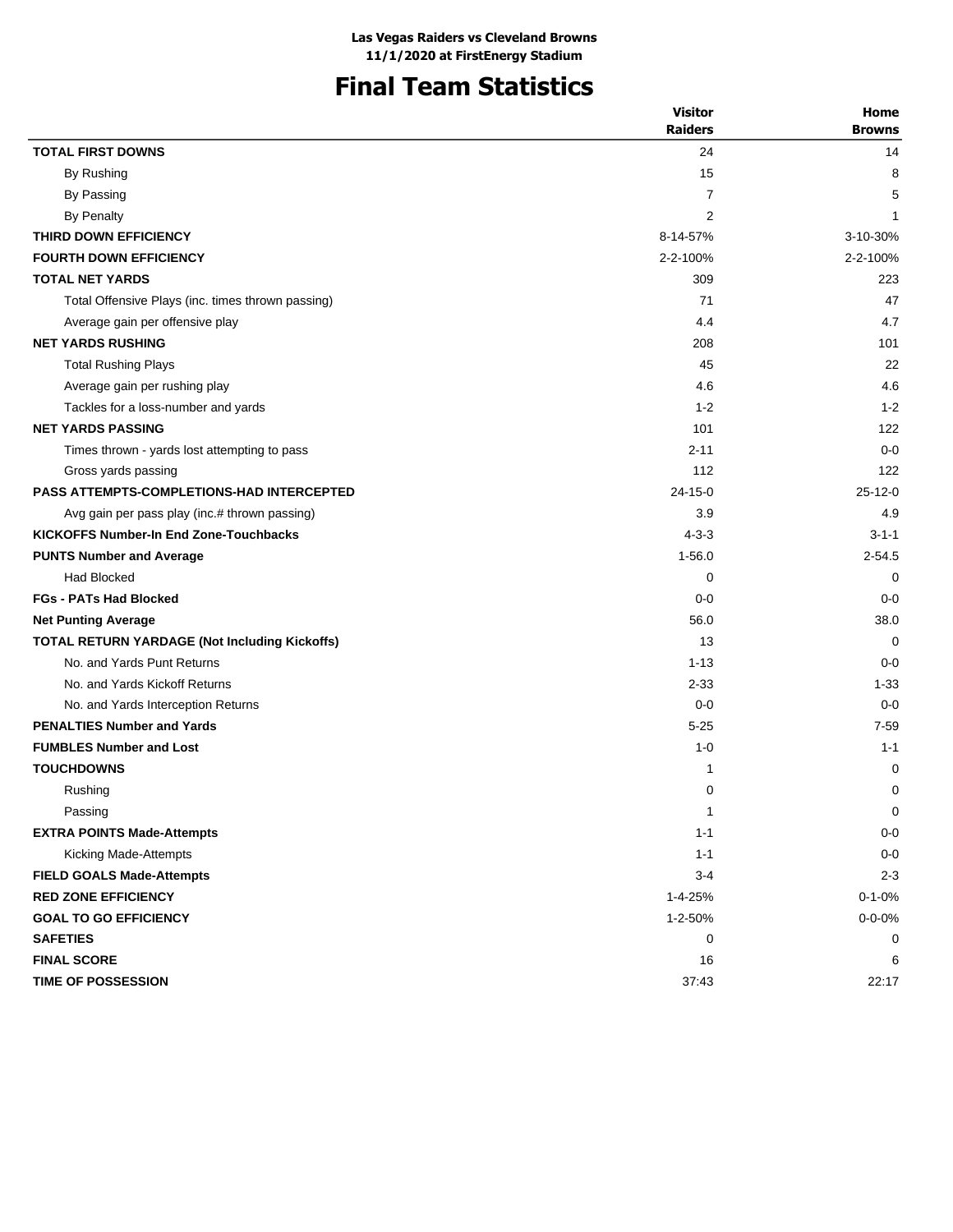## **Ball Possession And Drive Chart**

#### **Las Vegas Raiders**

| #  | Time<br>Recd | Time<br>Lost | Time How Ball<br><b>Poss Obtained</b> | <b>Drive</b><br><b>Began</b> | #<br><b>Play</b> | Yds<br>Gain | Yds<br>Pen   | <b>Net</b><br>Yds | 1st<br>Down | Last<br><b>Scrm</b> | <b>How Given</b><br>Up |
|----|--------------|--------------|---------------------------------------|------------------------------|------------------|-------------|--------------|-------------------|-------------|---------------------|------------------------|
|    | 15:00        | 10:34        | 4:26 Kickoff                          | LV 25                        | 10               | 37          | 15           | 52                | 3           | <b>CLV 23</b>       | Missed FG              |
|    | 7:49         | 6:27         | 1:22 Fumble                           | LV 27                        | 3                | $-1$        | $\mathbf{0}$ | -1                | 0           | LV 26               | Punt                   |
|    | 13:35        | 5:17         | 8:18 Kickoff                          | LV 32                        | 16               | 58          | 0            | 58                | 4           | * CLV 10            | Field Goal             |
| 4  | 4:02         | 0:00         | 4:02 Punt                             | LV 34                        | 12               | 51          | $\mathbf{0}$ | 51                | 4           | * CLV 15            | Field Goal             |
| 5. | 8:47         | 14:53        | 8:54 Kickoff                          | LV 25                        | 15               | 71          | 4            | 75                | 6           | * CLV 4             | Touchdown              |
| h  | 13:11        | 4:24         | 8:47 Punt                             | LV 20                        | 13               | 69          | 5.           | 74                | 5           | $*$ CLV 6           | Field Goal             |
|    | 1:54         | 0:00         | 1:54 Missed FG                        | LV 27                        | 6                | 27          |              | 27                |             | <b>CLV 45</b>       | End of Game            |

<sup>(190)</sup> Average LV 27

|   | <b>Cleveland Browns</b> |              |                                              |                          |                  |             |            |            |             |                     |                        |  |
|---|-------------------------|--------------|----------------------------------------------|--------------------------|------------------|-------------|------------|------------|-------------|---------------------|------------------------|--|
| # | Time<br>Recd            | Time<br>Lost | <b>Time How Ball</b><br><b>Poss Obtained</b> | <b>Drive</b><br>Began    | #<br><b>Play</b> | Yds<br>Gain | Yds<br>Pen | Net<br>Yds | 1st<br>Down | Last<br><b>Scrm</b> | <b>How Given</b><br>Up |  |
|   | 10:34                   | 7:49         | 2:45 Missed FG                               | <b>CLV 31</b>            | 5.               | 27          | 10         | 37         | 3           | LV 38               | Fumble                 |  |
|   | 6:27                    | 13:35        | 7:52 Punt                                    | CLV 18                   | 14               | 65          | -5         | -60        | 3           | LV 22               | Field Goal             |  |
| 3 | 5:17                    | 4:02         | 1:15 Kickoff                                 | <b>CLV 25</b>            | 3                | 0           | -5         | -5         | $\Omega$    | <b>CLV 20</b>       | Punt                   |  |
|   | 15:00                   | 8:47         | 6:13 Kickoff                                 | <b>CLV 25</b>            | 11               | 55          | 0          | 55         | 3           | LV 20               | Field Goal             |  |
|   | 14:53                   | 13:11        | 1:42 Kickoff                                 | <b>CLV 35</b>            |                  | 15          | 0          | 15         |             | 50                  | Punt                   |  |
| h | 4:24                    | 1:54         | 2:30 Kickoff                                 | <b>CLV 25</b>            | 13               | 61          | $-5$       | 56         | 4           | * LV 19             | Missed FG              |  |
|   |                         |              |                                              | $\overline{\phantom{a}}$ |                  |             |            |            |             |                     |                        |  |

(159) Average CLV 26

**\* inside opponent's 20**

|         | <b>Time of Possession by Quarter</b>   | 1st                | 2nd   | 3rd  | 4th                | ΟТ | Total |
|---------|----------------------------------------|--------------------|-------|------|--------------------|----|-------|
| Visitor | Las Vegas Raiders                      | 5:48               | 12:20 | 8:47 | 10:48              |    | 37:43 |
| Home    | Cleveland Browns                       | 9:12               | 2:40  | 6:13 | 4:12               |    | 22:17 |
|         | <b>Kickoff Drive No.-Start Average</b> | Raiders: 3 - LV 27 |       |      | Browns: 4 - CLV 28 |    |       |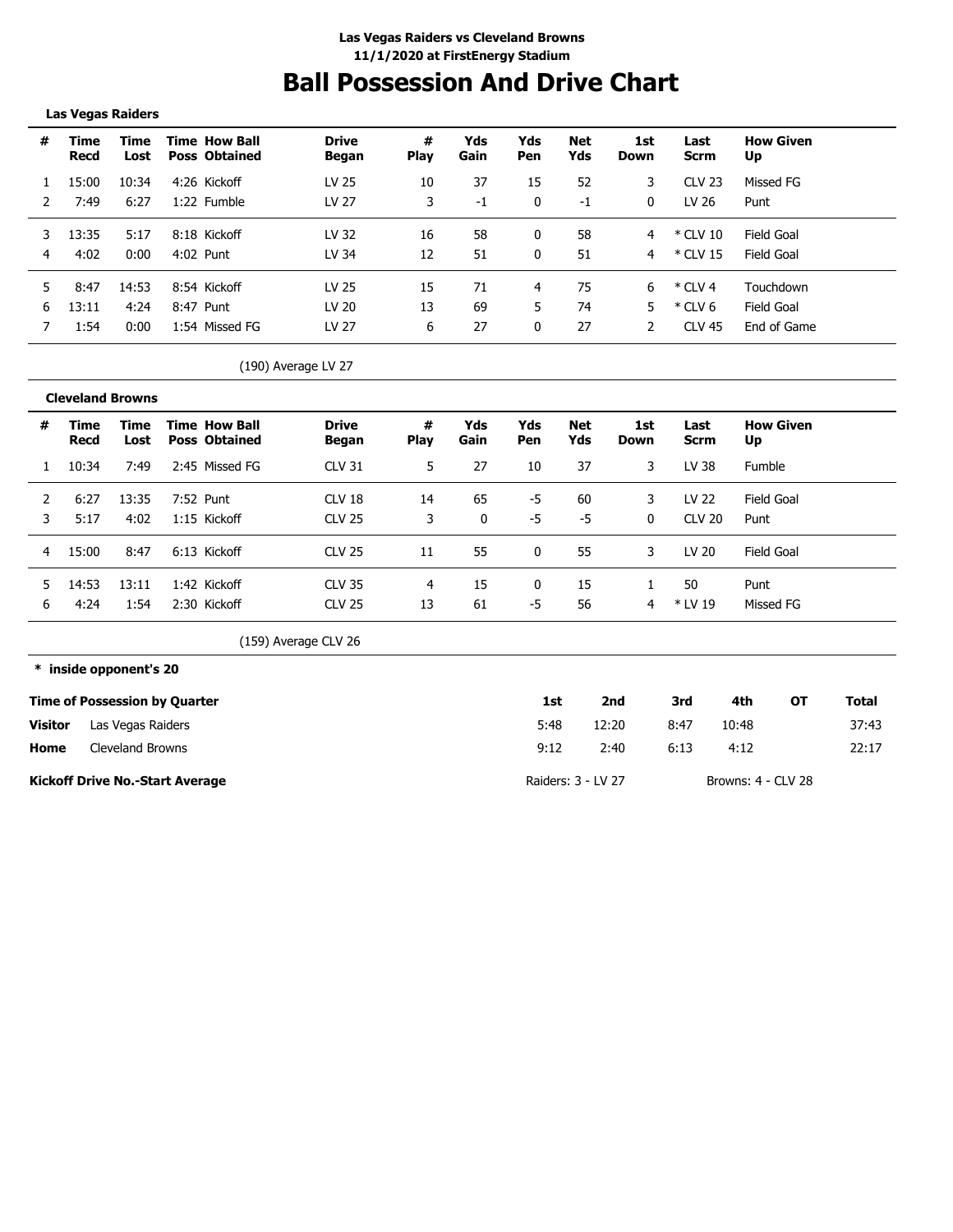### **Final Defensive Statistics**

| <b>Las Vegas Raiders</b> |               |     |             | <b>Regular Defensive Plays</b> |            |            |   |              |           | <b>Special Teams</b> |           |            |              |    | Misc |           |              |            |    |           |
|--------------------------|---------------|-----|-------------|--------------------------------|------------|------------|---|--------------|-----------|----------------------|-----------|------------|--------------|----|------|-----------|--------------|------------|----|-----------|
|                          | <b>TKL</b>    | AST | <b>COMB</b> | SK                             | <b>YDS</b> | <b>TFL</b> | Q | ΙN           | <b>PD</b> | FF                   | <b>FR</b> | <b>TKL</b> | <b>AST</b>   | FF | FR   | <b>BL</b> | <b>TKL</b>   | <b>AST</b> | FF | <b>FR</b> |
| N.Lawson                 |               |     | 5           | 0                              | 0          | 0          |   | 0            |           | 0                    | 0         | 0          | $\mathbf{0}$ | n  | 0    | 0         | $\Omega$     | 0          | 0  | 0         |
| N.Kwiatkoski             |               |     | 5           | 0                              | 0          | 0          | 0 | 0            | 0         |                      | 0         | 0          | 0            | 0  | 0    | 0         | 0            | 0          | 0  | 0         |
| C.Littleton              | 3             | 2   | 5           | 0                              | 0          | 0          | 0 | $\mathbf{0}$ | 0         | 0                    | 0         | 0          | 0            | 0  | 0    | 0         | $\mathbf{0}$ | 0          | 0  | 0         |
| J.Abram                  | 4             | 0   | 4           | 0                              | 0          | 0          | 0 | 0            | 0         | 0                    | 0         | 0          | 0            | 0  | 0    | 0         | 0            | 0          | 0  | 0         |
| J.Hankins                | 4             | 0   | 4           | 0                              | 0          | 0          | 0 | $\mathbf{0}$ | 0         | $\Omega$             | 0         | 0          | 0            | 0  | 0    | 0         | 0            | 0          | 0  | 0         |
| L.Joyner                 |               |     | 3           | 0                              | 0          | 0          | 0 | $\mathbf{0}$ |           | $\Omega$             | 0         | 0          | 0            | 0  | 0    | 0         | $\mathbf{0}$ | 0          | 0  | 0         |
| N.Morrow                 |               | 0   | 2           | 0                              | 0          |            | 0 | 0            | 0         | 0                    |           |            | $\mathbf{0}$ | 0  | 0    | 0         | 0            | 0          | 0  | 0         |
| T.Mullen                 | 2             | 0   | 2           | 0                              | 0          | 0          | 0 | 0            | 0         | 0                    | 0         | 0          | 0            | 0  | 0    | 0         | 0            | 0          | 0  | 0         |
| M.Crosby                 | $\mathcal{P}$ | 0   | 2           | 0                              | 0          | 0          | 0 | 0            | 0         | $\Omega$             | 0         | 0          | 0            | 0  | 0    | 0         | 0            | 0          | 0  | 0         |
| E.Harris                 |               |     | 2           | 0                              | 0          | 0          | 0 | 0            | 0         | 0                    | 0         | 0          | $\mathbf{0}$ | 0  | 0    | 0         | 0            | 0          | 0  | 0         |
| C.Nassib                 |               |     | 2           | 0                              | 0          | 0          | 0 | 0            | 0         | 0                    | 0         | 0          | 0            | 0  | 0    | 0         | 0            | 0          | 0  | 0         |
| C.Smith                  |               | 0   |             | 0                              | 0          | 0          |   | 0            | 0         | 0                    | 0         | 0          | 0            | 0  | 0    | 0         | 0            | 0          | 0  | 0         |
| M.Collins                |               | 0   |             | 0                              | 0          | 0          | 0 | $\mathbf{0}$ | 0         | 0                    | 0         | 0          | $\mathbf{0}$ | 0  | 0    | 0         | 0            | 0          | 0  | 0         |
| C.Ferrell                |               |     |             | 0                              | 0          | 0          | 0 | 0            | 0         | 0                    | 0         | 0          | 0            | 0  | 0    | 0         | 0            | 0          | 0  | 0         |
| D.Booker                 |               | 0   | $\Omega$    | 0                              | 0          | 0          |   | 0            | 0         | 0                    | 0         | 0          | $\mathbf{0}$ |    | 0    | 0         | 0            | 0          | 0  |           |
| <b>Total</b>             | 31            | 8   | 39          | 0                              | 0          |            |   | 0            | 2         |                      | 1         |            | 0            | 0  | 0    | 0         | 0            | 0          | n  |           |

**TKL = Tackle AST = Assist COMB = Combined QH=QB Hit IN = Interception PD = Pass Defense FF = Forced Fumble FR = Fumble Recovery**

| <b>Cleveland Browns</b> |               |            |             |    | <b>Regular Defensive Plays</b> |        |   |    |              |              |              | <b>Special Teams</b> |            |    |              |              | <b>Misc</b> |              |           |           |
|-------------------------|---------------|------------|-------------|----|--------------------------------|--------|---|----|--------------|--------------|--------------|----------------------|------------|----|--------------|--------------|-------------|--------------|-----------|-----------|
|                         | <b>TKL</b>    | <b>AST</b> | <b>COMB</b> | SK | <b>YDS</b>                     | TFL QH |   | ΙN | PD           | <b>FF</b>    | <b>FR</b>    | <b>TKL</b>           | <b>AST</b> | FF | <b>FR</b>    | <b>BL</b>    | <b>TKL</b>  | <b>AST</b>   | <b>FF</b> | <b>FR</b> |
| R.Harrison Jr.          |               | 8          | 10          | 0  | 0                              | 0      | 0 | 0  |              | 0            | 0            | 0                    | 0          | 0  | 0            | 0            | 0           | 0            | 0         | 0         |
| P.Gustin                |               | 5          | 7           | 0  | 0                              | 0      |   | 0  | 0            |              | 0            | 0                    | 0          | 0  | 0            | 0            | 0           | n            | 0         | 0         |
| <b>B.Goodson</b>        |               | 2          | 6           | 0  | 0                              | 0      | 0 | 0  | 0            | 0            | 0            | 0                    | 0          | 0  | 0            | 0            | 0           | 0            | 0         | 0         |
| M.Wilson                | 4             | 2          | 6           | 0  | 0                              | 0      | 0 | 0  | 0            | 0            | 0            | 0                    | 0          | 0  | 0            | 0            | 0           | 0            | 0         | 0         |
| M.Smith                 | $\mathcal{P}$ | 4          | 6           | 0  | 0                              | 0      | 0 | 0  | 0            | 0            | 0            | 0                    | 0          | 0  | 0            | 0            | 0           | 0            | 0         | 0         |
| A.Sendejo               | 4             |            | 5           | 0  | 0                              | 0      | 0 | 0  | 0            | 0            | 0            | 0                    | 0          | 0  | 0            | 0            | 0           | 0            | 0         | 0         |
| D.Ward                  | 4             |            | 4           | 0  | 0                              | 0      | 0 | 0  | 0            |              | 0            | 0                    | 0          | 0  | 0            | 0            | 0           | 0            | 0         | Ω         |
| T.Mitchell              | 4             | 0          | 4           | 0  | 0                              | 0      | 0 | 0  | 0            | 0            | 0            | 0                    | 0          | 0  | 0            | 0            | 0           | 0            | 0         | 0         |
| O.Vernon                | 3             |            | 4           | 2  | 11                             | 2      | 2 | 0  | 0            | $\mathbf{0}$ | 0            | 0                    | 0          | 0  | 0            | $\mathbf{0}$ | 0           | $\mathbf{0}$ | 0         | 0         |
| S.Richardson            |               |            | 4           | 0  | 0                              | 0      | Λ | 0  | 1            | 0            | 0            | 0                    | 0          | 0  | 0            | 0            | 0           | 0            | 0         | 0         |
| K.Johnson               |               |            | 4           | 0  | 0                              | 0      | 0 | 0  | 0            | 0            | 0            | 0                    | 0          | 0  | 0            | 0            | 0           | 0            | 0         | 0         |
| L.Ogunjobi              | 3             |            | 4           | 0  | 0                              | 0      | 0 | 0  | 0            | 0            | 0            | 0                    | 0          | 0  | 0            | 0            | 0           | 0            | 0         | 0         |
| J.Elliott               | 2             | 2          | 4           | 0  | 0                              | 0      | 0 | 0  | 0            | $\mathbf{0}$ | 0            | 0                    | 0          | 0  | $\mathbf{0}$ | 0            | 0           | $\mathbf{0}$ | 0         | 0         |
| A.Clayborn              |               |            | 3           | 0  | 0                              | 0      | 0 | 0  | 0            | 0            | 0            | 0                    | 0          | 0  | 0            | 0            | 0           | 0            | 0         | 0         |
| M.Garrett               |               |            | 3           | 0  | 0                              | 0      |   | 0  | 0            |              | 0            | 0                    | 0          | 0  | 0            | 0            | 0           | 0            | 0         | 0         |
| K.Joseph                | 2             | 0          | 2           | 0  | 0                              | 0      | 0 | 0  | 0            | 0            | 0            | 1                    | 0          | 0  | 0            | 0            | 0           | 0            | 0         | 0         |
| S.Takitaki              |               | 1          | 2           | 0  | 0                              | 0      | 0 | 0  | $\mathbf{0}$ | 0            | $\mathbf{0}$ | 0                    |            | 0  | 0            | $\mathbf{0}$ | 0           | $\mathbf{0}$ | 0         | 0         |
| S.Carlson               |               |            | 0           | 0  | 0                              | 0      |   | 0  | 0            |              | 0            |                      | 0          |    | 0            | 0            | 0           | 0            | 0         | 0         |
| A.Janovich              |               |            | 0           | 0  | 0                              |        |   | 0  | 0            | 0            | 0            |                      |            |    | 0            | 0            | 0           | 0            | 0         | 0         |
| <b>Total</b>            | 44            | 34         | 78          | 2  | 11                             |        |   |    |              |              | 0            |                      | 2          |    | O            | 0            | 0           |              |           | 0         |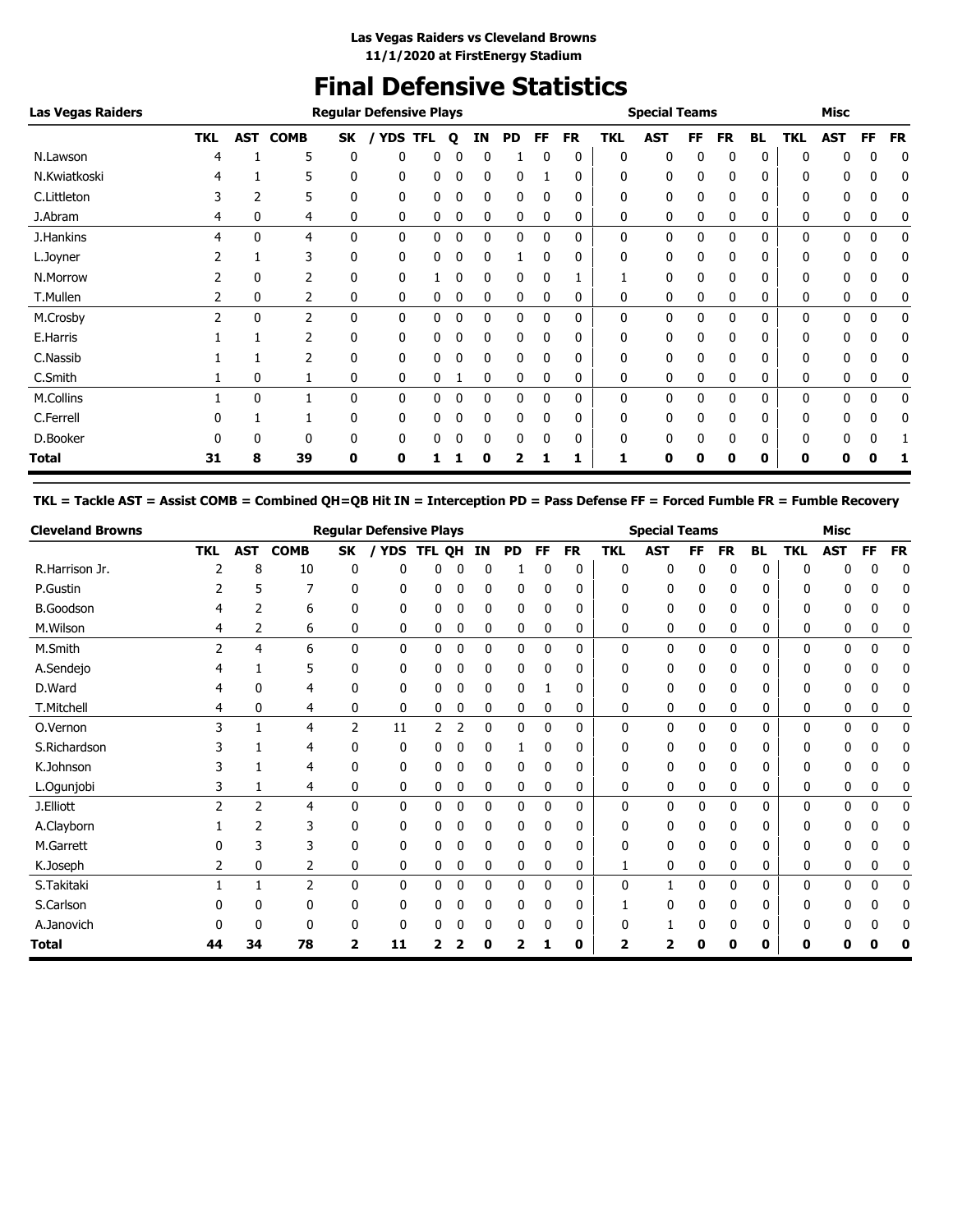### **First Half Summary**

|                                            |                              |                                        | PERIOD SCORES            |              |                                                  |            |    |       |               | TIME OF POSSESSION   |                   |                         |                |              |            |                         |               |           |
|--------------------------------------------|------------------------------|----------------------------------------|--------------------------|--------------|--------------------------------------------------|------------|----|-------|---------------|----------------------|-------------------|-------------------------|----------------|--------------|------------|-------------------------|---------------|-----------|
| Raiders                                    |                              |                                        |                          | $0\;6=6$     |                                                  |            |    |       | Raiders       |                      | 18:08             |                         |                |              |            |                         |               |           |
| <b>Browns</b>                              |                              |                                        |                          | $0 \ 3 = 3$  |                                                  |            |    |       | <b>Browns</b> |                      | 11:52             |                         |                |              |            |                         |               |           |
|                                            |                              |                                        |                          |              |                                                  |            |    |       |               | <b>Scoring Plays</b> |                   |                         |                |              |            |                         |               |           |
| <b>Team</b>                                | Qtr                          |                                        |                          |              | Time Play Description (Extra Point) (Drive Info) |            |    |       |               |                      |                   |                         |                |              |            | <b>Visitor</b>          |               | Home      |
| <b>Browns</b>                              | 2                            |                                        |                          |              | 13:35 C.Parkey 41 yd. Field Goal (14-60, 7:52)   |            |    |       |               |                      |                   |                         |                |              |            | 0                       |               | 3         |
| Raiders                                    | 2                            | 5:17                                   |                          |              | D.Carlson 29 yd. Field Goal (16-58, 8:18)        |            |    |       |               |                      |                   |                         |                |              |            | 3                       |               | 3         |
| Raiders                                    | 2                            |                                        |                          |              | 0:00 D.Carlson 33 yd. Field Goal (12-51, 4:02)   |            |    |       |               |                      |                   |                         |                |              |            | 6                       |               | 3         |
|                                            |                              |                                        |                          |              |                                                  |            |    |       |               |                      | Las Vegas Raiders |                         |                |              |            | <b>Cleveland Browns</b> |               |           |
| <b>TOTAL FIRST DOWNS</b>                   |                              |                                        |                          |              |                                                  |            |    |       |               |                      |                   |                         | 11             |              |            |                         |               | 6         |
|                                            |                              | First Downs Rushing-Passing-by Penalty |                          |              |                                                  |            |    |       |               |                      |                   | $7 - 3 - 1$             |                |              |            |                         | $4 - 1 - 1$   |           |
| <b>THIRD DOWN EFFICIENCY</b>               |                              |                                        |                          |              |                                                  |            |    |       |               |                      |                   | 3-8-38%                 |                |              |            |                         | 2-5-40%       |           |
| <b>TOTAL NET YARDS</b>                     |                              |                                        |                          |              |                                                  |            |    |       |               |                      |                   | 145                     |                |              |            |                         |               | 92        |
|                                            | <b>Total Offensive Plays</b> |                                        |                          |              |                                                  |            |    |       |               |                      |                   |                         | 38             |              |            |                         |               | 21        |
| <b>NET YARDS RUSHING</b>                   |                              |                                        |                          |              |                                                  |            |    |       |               |                      |                   |                         | 88             |              |            |                         |               | 54        |
| <b>NET YARDS PASSING</b>                   |                              |                                        |                          |              |                                                  |            |    |       |               |                      |                   |                         | 57             |              |            |                         |               | 38        |
|                                            | <b>Gross Yards Passing</b>   |                                        |                          |              |                                                  |            |    |       |               |                      |                   |                         | 68             |              |            |                         |               | 38        |
| Times thrown-yards lost attempting to pass |                              |                                        |                          |              |                                                  |            |    |       |               |                      |                   | $2 - 11$                |                |              |            |                         |               | $0 - 0$   |
| Pass Attempts-Completions-Had Intercepted  |                              |                                        |                          |              |                                                  |            |    |       |               |                      |                   | $16 - 8 - 0$            |                |              |            |                         | $10 - 5 - 0$  |           |
| <b>Punts-Number and Average</b>            |                              |                                        |                          |              |                                                  |            |    |       |               |                      |                   | $1 - 56$                |                |              |            |                         | $1 - 59$      |           |
| <b>Penalties-Number and Yards</b>          |                              |                                        |                          |              |                                                  |            |    |       |               |                      |                   | $3 - 15$                |                |              |            |                         | $3 - 30$      |           |
| <b>Fumbles-Number and Lost</b>             |                              |                                        |                          |              |                                                  |            |    |       |               |                      |                   | $0 - 0$                 |                |              |            |                         | $1 - 1$       |           |
| <b>Red Zone Efficiency</b>                 |                              |                                        |                          |              |                                                  |            |    |       |               |                      |                   | $0 - 2 - 0%$            |                |              |            |                         | $0 - 0 - 0%$  |           |
| <b>Average Drive Start</b>                 |                              |                                        |                          |              |                                                  |            |    |       |               |                      |                   | LV 30                   |                |              |            |                         | <b>CLV 25</b> |           |
|                                            |                              |                                        | <b>Las Vegas Raiders</b> |              |                                                  |            |    |       |               |                      |                   | <b>Cleveland Browns</b> |                |              |            |                         |               |           |
| <b>RUSHING</b>                             |                              |                                        |                          | <b>ATT</b>   | <b>YDS</b>                                       | <b>AVG</b> |    | LG    | <b>TD</b>     | <b>RUSHING</b>       |                   |                         | <b>ATT</b>     | <b>YDS</b>   | <b>AVG</b> |                         | LG            | <b>TD</b> |
| J.Jacobs                                   |                              |                                        |                          | 12           | 48                                               | 4.0        |    | 8     | 0             | K.Hunt               |                   |                         | $\overline{7}$ | 36           | 5.1        |                         | 18            | 0         |
| D.Booker                                   |                              |                                        |                          | 3            | 18                                               | 6.0        |    | 11    | 0             | <b>B.Mayfield</b>    |                   |                         | 2              | 12           | 6.0        |                         | 10            | 0         |
| D.Carr                                     |                              |                                        |                          | 3            | 13                                               | 4.3        |    | 7     | 0             | D.Johnson            |                   |                         | $\overline{2}$ | 6            | 3.0        |                         | 6             | 0         |
| J.Richard                                  |                              |                                        |                          | $\mathbf{1}$ | 6                                                | 6.0        |    | 6     | 0             |                      |                   |                         |                |              |            |                         |               |           |
| A.Ingold                                   |                              |                                        |                          | 1            | 3                                                | 3.0        |    | 3     | 0             |                      |                   |                         |                |              |            |                         |               |           |
| Total                                      |                              |                                        |                          | 20           | 88                                               | 4.4        |    | 11    | $\mathbf 0$   | Total                |                   |                         | 11             | 54           | 4.9        |                         | 18            | 0         |
| <b>PASSING</b>                             |                              | <b>ATT</b>                             | <b>CMP</b>               | <b>YDS</b>   | SK/YD TD                                         |            |    | LG IN | <b>RT</b>     | <b>PASSING</b>       | <b>ATT</b>        | <b>CMP</b>              |                | YDS SK/YD TD |            | LG IN                   |               | <b>RT</b> |
| D.Carr                                     |                              | 16                                     | 8                        | 68           | 2/11                                             | 0          | 17 | 0     | 61.5          | <b>B.Mayfield</b>    | 10                | 5                       | 38             | 0/0          | 0          | 19                      | 0             | 59.6      |
| Total                                      |                              | 16                                     | 8                        | 68           | 2/11                                             | 0          | 17 | 0     | 61.5          | Total                | 10                | 5                       | 38             | 0/0          | 0          | 19                      | 0             | 59.6      |

| <b>PASS RECEIVING</b>    |     | TAR | <b>REC</b>  | <b>YDS</b> | <b>AVG</b>                     | LG                 | TD           | <b>PASS RECEIVING</b> | <b>TAR</b>              | <b>REC</b> | <b>YDS</b> | <b>AVG</b>        | LG | TD        |
|--------------------------|-----|-----|-------------|------------|--------------------------------|--------------------|--------------|-----------------------|-------------------------|------------|------------|-------------------|----|-----------|
| J.Witten                 |     | ∍   | 2           | 21         | 10.5                           | 13                 | 0            | J.Landry              | 3                       | 2          | 8          | 4.0               | 5  | 0         |
| H.Ruggs                  |     | 4   | 2           | 8          | 4.0                            | 4                  | 0            | D.Njoku               |                         |            | 19         | 19.0              | 19 | 0         |
| D.Booker                 |     |     |             | 17         | 17.0                           | 17                 | 0            | H.Bryant              |                         |            | 6          | 6.0               | 6  | 0         |
| J.Richard                |     |     |             | 12         | 12.0                           | 12                 | 0            | D.Johnson             |                         |            | 5          | 5.0               | 5  | 0         |
| D.Waller                 |     | ר   |             | 8          | 8.0                            | 8                  | 0            | R.Higgins             | 2                       | 0          | 0          | 0.0               | 0  | 0         |
| H.Renfrow                |     |     |             | 2          | 2.0                            | 2                  | $\mathbf{0}$ | A.Janovich            |                         | 0          | 0          | 0.0               | 0  | 0         |
| N.Agholor                |     |     | 0           | 0          | 0.0                            | 0                  | 0            |                       |                         |            |            |                   |    |           |
| J.Jacobs                 |     |     | 0           | 0          | 0.0                            | 0                  | 0            |                       |                         |            |            |                   |    |           |
| F.Moreau                 |     |     | 0           | 0          | 0.0                            | 0                  | 0            |                       |                         |            |            |                   |    |           |
| Total                    |     | 14  | 8           | 68         | 8.5                            | 17                 | 0            | Total                 | 10                      | 5          | 38         | 7.6               | 19 | 0         |
| <b>Las Vegas Raiders</b> |     |     |             |            | <b>Regular Defensive Plays</b> |                    |              |                       | <b>Special Teams</b>    |            |            | Misc              |    |           |
|                          | TKL | AST | <b>COMB</b> |            | <b>SK</b>                      | <b>YDS</b><br>TFL. | $\mathbf o$  | PD.<br>FF<br>FR<br>ΙN | <b>AST</b><br>TKL<br>FF | <b>FR</b>  | BL         | TKL<br><b>AST</b> | FF | <b>FR</b> |

|              |  | TKL AST COMB |   | SK / YDS TFL Q IN PD FF FR |   |              |                         |              |                         |             | TKL AST FF FR BL TKL AST FF FR |   |              |   |              |              |             |          |              |
|--------------|--|--------------|---|----------------------------|---|--------------|-------------------------|--------------|-------------------------|-------------|--------------------------------|---|--------------|---|--------------|--------------|-------------|----------|--------------|
| N.Kwiatkoski |  | 4            |   | $\overline{\mathbf{0}}$    | 0 | - 0          | $\overline{\mathbf{0}}$ | $\mathbf{0}$ |                         | $\mathbf 0$ | 0                              | 0 | $\mathbf{0}$ |   | $\mathbf{0}$ | $\mathbf{0}$ |             |          |              |
| J.Abram      |  |              |   | $\bf{0}$                   | 0 | $\mathbf{0}$ | 0                       | 0            | $\overline{\mathbf{0}}$ | $\mathbf 0$ | 0                              |   | 0            |   | $\bf{0}$     | 0            |             |          |              |
| C.Littleton  |  |              |   |                            | 0 |              | 0                       | $\bf{0}$     | - 0                     | 0           | 0                              |   | $\mathbf{0}$ |   |              | 0            |             |          | $\mathbf{0}$ |
| M.Crosby     |  |              |   |                            |   | $\Omega$     | $\mathbf{0}$            |              | $\mathbf{0}$            | $\mathbf 0$ | $\mathbf{0}$                   | 0 | $\mathbf{0}$ |   | $\mathbf{0}$ | $\Omega$     |             | $\Omega$ |              |
| <b>Total</b> |  | 12           | 0 | 0                          | 0 | $\mathbf 0$  | $\mathbf 0$             | 0            | $\mathbf{1}$            | $\mathbf 0$ | 0                              | 0 | 0            | 0 | $\mathbf 0$  | 0            | $\mathbf 0$ |          | 0            |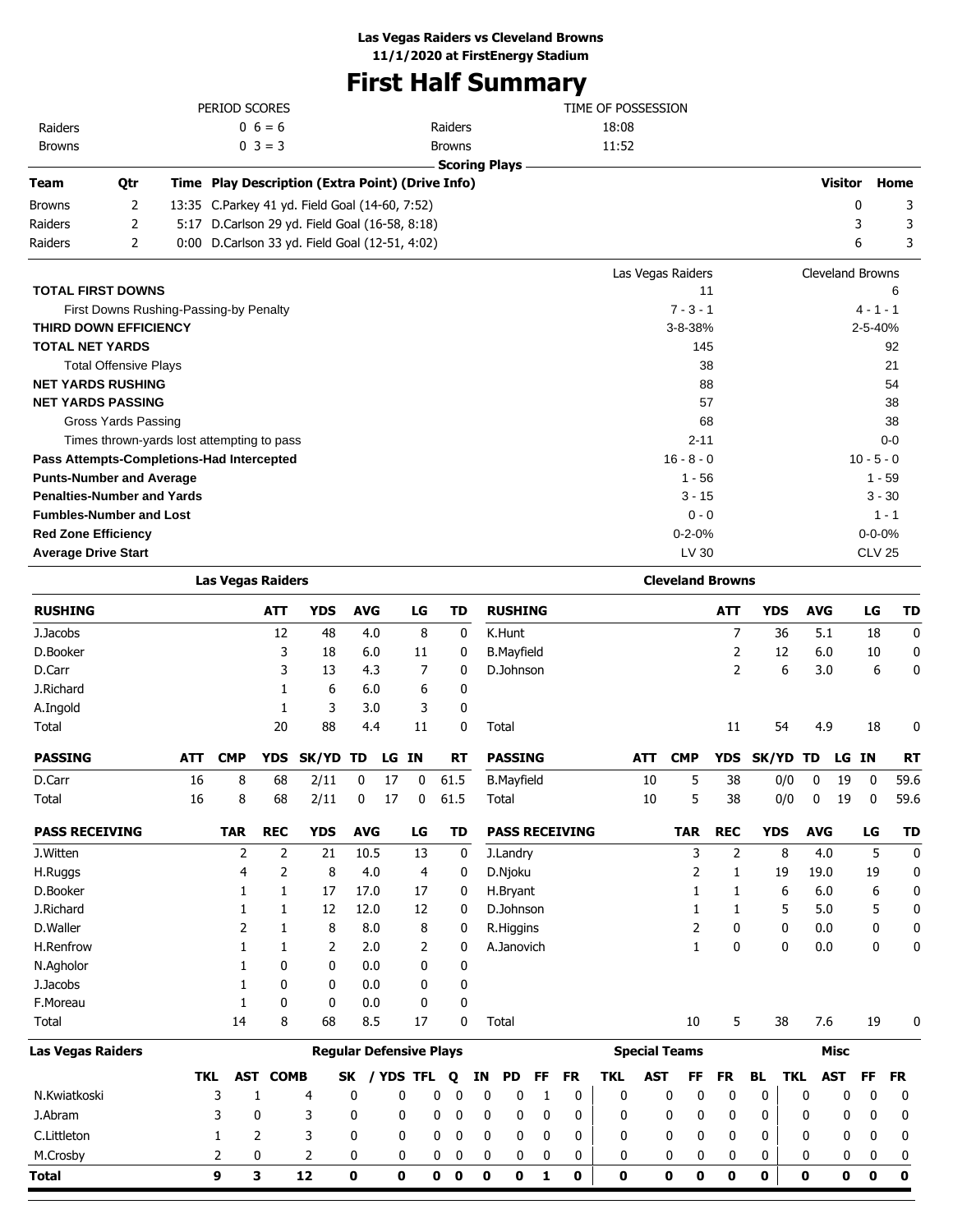## **First Half Summary**

| <b>Cleveland Browns</b> |     |     |             |           | <b>Regular Defensive Plays</b> |        |    |     |    |           |     | <b>Special Teams</b> |    |           |    |            | Misc       |          |           |
|-------------------------|-----|-----|-------------|-----------|--------------------------------|--------|----|-----|----|-----------|-----|----------------------|----|-----------|----|------------|------------|----------|-----------|
|                         | TKL | AST | <b>COMB</b> | <b>SK</b> | <b>YDS</b>                     | TFL QH | ΙN | PD. | FF | <b>FR</b> | TKL | <b>AST</b>           | FF | <b>FR</b> | BL | <b>TKL</b> | <b>AST</b> | FF.      | <b>FR</b> |
| R.Harrison Jr.          |     | 4   | ь           |           |                                |        |    |     |    |           | 0   |                      |    |           |    |            |            |          |           |
| M.Smith                 |     |     |             |           |                                |        |    |     |    |           | 0   |                      |    |           |    | 0          | 0          |          |           |
| <b>B.Goodson</b>        |     |     | 4           |           |                                |        |    |     |    |           | 0   |                      |    |           |    | 0          | 0          |          |           |
| K.Johnson               |     |     | 4           |           |                                |        |    |     |    | 0         | 0   | 0                    |    |           | 0  | 0          | 0          | $\Omega$ |           |
| <b>Total</b>            | 10  | a   | 19          |           | o                              |        |    |     |    | 0         | 0   |                      |    |           | 0  | 0          |            | o        |           |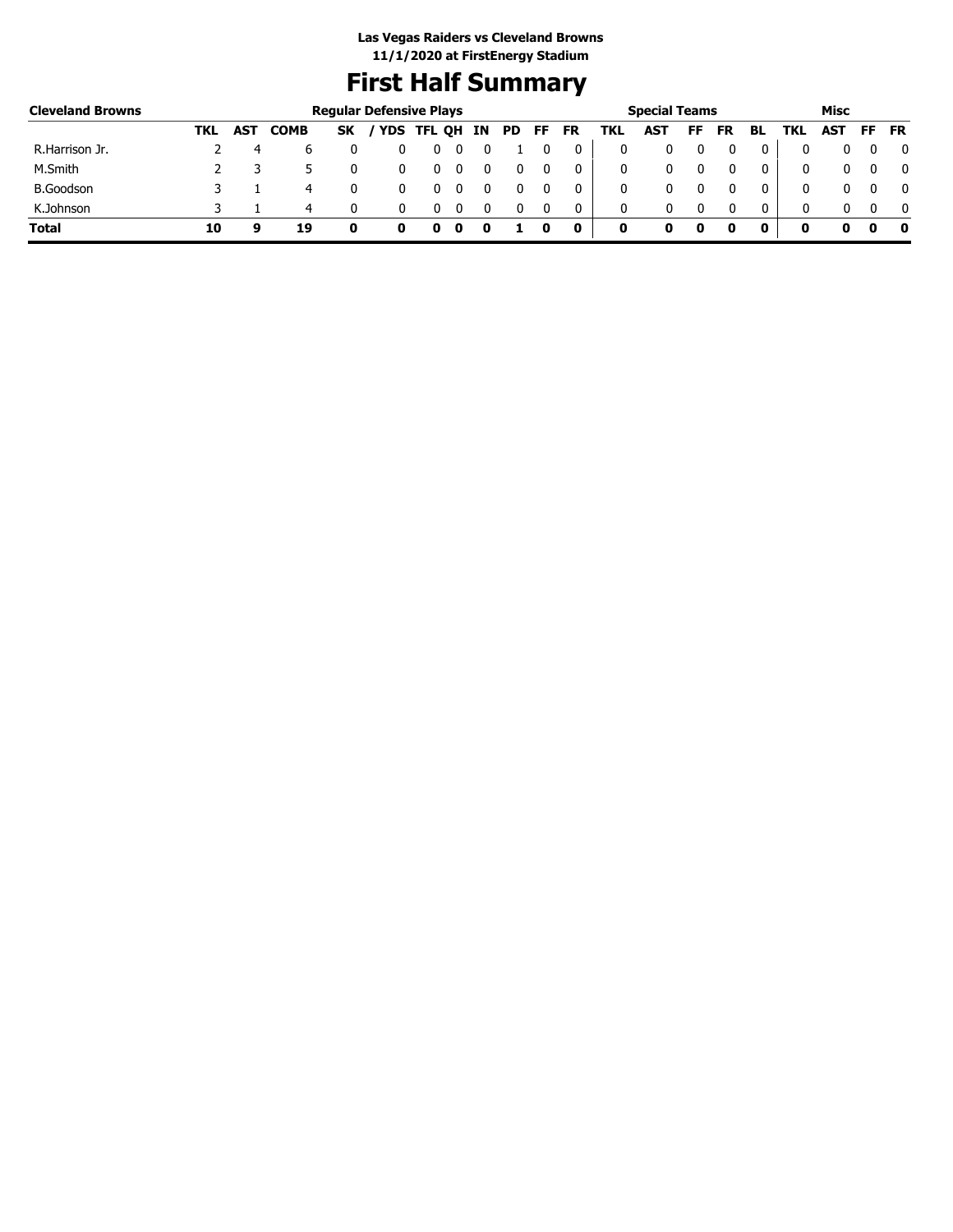| <b>Play By Play</b>              |                                                                                                           |              |                  |                    |                             |        | <b>First Quarter</b> |                     |                                                                                                                                    | 11/1/2020      |
|----------------------------------|-----------------------------------------------------------------------------------------------------------|--------------|------------------|--------------------|-----------------------------|--------|----------------------|---------------------|------------------------------------------------------------------------------------------------------------------------------------|----------------|
|                                  | CLV wins the coin toss and elects to defer. LV elects to Receive, and CLV elects to defend the east goal. |              |                  |                    |                             |        |                      |                     |                                                                                                                                    |                |
|                                  | C.Parkey kicks 51 yards from CLV 35 to LV 14. J.Richard to LV 25 for 11 yards (S.Takitaki; A.Janovich).   |              |                  |                    |                             |        |                      |                     |                                                                                                                                    |                |
|                                  | Las Vegas Raiders at 15:00, (1st play from scrimmage 14:54)                                               |              |                  |                    |                             |        |                      |                     |                                                                                                                                    |                |
| $1-10-LV$ 25                     | $(14:54)$ D.Carr pass short right to H.Renfrow to LV 27 for 2 yards (R.Harrison Jr.).                     |              |                  |                    |                             |        |                      |                     |                                                                                                                                    |                |
|                                  | PENALTY on CLV-R.Harrison Jr., Face Mask (15 Yards), 15 yards, enforced at LV 27.                         |              |                  |                    |                             |        |                      |                     |                                                                                                                                    | X1             |
| 1-10-LV 42                       | (14:34) (Shotgun) J.Jacobs right guard to LV 48 for 6 yards (M.Smith; M.Garrett).                         |              |                  |                    |                             |        |                      |                     |                                                                                                                                    |                |
| 2-4-LV 48                        | (13:54) J.Jacobs right guard to CLV 48 for 4 yards (R.Harrison Jr.; M.Garrett).                           |              |                  |                    |                             |        |                      |                     |                                                                                                                                    | R <sub>2</sub> |
| 1-10-CLV 48                      | (13:21) (Shotgun) D.Carr pass short left to D.Waller to CLV 40 for 8 yards (M.Smith).                     |              |                  |                    |                             |        |                      |                     |                                                                                                                                    |                |
| 2-2-CLV 40                       | (12:45) J.Jacobs right guard to CLV 40 for no gain (O.Vernon; S.Takitaki).                                |              |                  |                    |                             |        |                      |                     |                                                                                                                                    |                |
| 3-2-CLV 40                       | (12:04) (Shotgun) D.Carr pass short middle to J.Witten to CLV 27 for 13 yards (A.Sendejo).                |              |                  |                    |                             |        |                      |                     |                                                                                                                                    | P <sub>3</sub> |
| 1-10-CLV 27                      | $(11:26)$ J.Jacobs left guard to CLV 23 for 4 yards (R.Harrison Jr.; M.Smith).                            |              |                  |                    |                             |        |                      |                     |                                                                                                                                    |                |
| 2-6-CLV 23                       | (10:48) D.Carr pass incomplete short left to D.Waller.                                                    |              |                  |                    |                             |        |                      |                     |                                                                                                                                    |                |
| 3-6-CLV 23                       | (10:43) (Shotgun) D.Carr pass incomplete short left to N.Agholor (R.Harrison Jr.).                        |              |                  |                    |                             |        |                      |                     |                                                                                                                                    |                |
| 4-6-CLV 23                       | (10:38) D.Carlson 41 yard field goal is No Good, Hit Left Upright, Center-T.Sieg, Holder-A.Cole.          |              |                  |                    |                             |        |                      |                     |                                                                                                                                    |                |
| Timeout at 10:34.                |                                                                                                           |              |                  |                    |                             |        |                      |                     |                                                                                                                                    |                |
| <b>Cleveland Browns at 10:34</b> |                                                                                                           |              |                  |                    |                             |        |                      |                     |                                                                                                                                    |                |
| 1-10-CLV 31                      | (10:34) B. Mayfield pass incomplete short left to D. Njoku.                                               |              |                  |                    |                             |        |                      |                     |                                                                                                                                    |                |
| 2-10-CLV 31                      | (10:29) B. Mayfield scrambles left end ran ob at CLV 41 for 10 yards (J. Abram).                          |              |                  |                    |                             |        |                      |                     |                                                                                                                                    | R1             |
| 1-10-CLV 41                      | (9:52) K. Hunt left tackle to LV 48 for 11 yards (N. Lawson).                                             |              |                  |                    |                             |        |                      |                     |                                                                                                                                    | R <sub>2</sub> |
| $1-10-LV$ 48                     | $(9.14)$ PENALTY on LV-M.Collins, Encroachment, 5 yards, enforced at LV 48 - No Play.                     |              |                  |                    |                             |        |                      |                     |                                                                                                                                    |                |
| $1 - 5 - LV$ 43                  | (9:01) B. Mayfield sacked at CLV 49 for -8 yards (J. Abram).                                              |              |                  |                    |                             |        |                      |                     |                                                                                                                                    |                |
|                                  | PENALTY on LV-J.Abram, Defensive Offside, 5 yards, enforced at LV 43 - No Play.                           |              |                  |                    |                             |        |                      |                     |                                                                                                                                    | X3             |
| $1-10-LV$ 38                     | (8:38) K. Hunt right guard to LV 38 for no gain (E. Harris; C. Littleton).                                |              |                  |                    |                             |        |                      |                     |                                                                                                                                    |                |
| 2-10-LV 38                       |                                                                                                           |              |                  |                    |                             |        |                      |                     | (7:59) B.Mayfield pass to H.Bryant to LV 32 for 6 yards (N.Kwiatkoski). FUMBLES (N.Kwiatkoski), RECOVERED by LV-N.Morrow at LV 27. |                |
| Las Vegas Raiders at 7:49        |                                                                                                           |              |                  |                    |                             |        |                      |                     |                                                                                                                                    |                |
| $1 - 10 - LV$ 27                 | (7:49) (Shotgun) D.Carr pass short left to H.Ruggs pushed ob at LV 31 for 4 yards (K.Johnson).            |              |                  |                    |                             |        |                      |                     |                                                                                                                                    |                |
| 2-6-LV 31                        | (7:21) D.Carr pass incomplete deep right to H.Ruggs.                                                      |              |                  |                    |                             |        |                      |                     |                                                                                                                                    |                |
| 3-6-LV 31                        | $(7:14)$ (Shotgun) D.Carr sacked at LV 26 for -5 yards (O.Vernon).                                        |              |                  |                    |                             |        |                      |                     |                                                                                                                                    |                |
| 4-11-LV 26                       | (6:35) A.Cole punts 56 yards to CLV 18, Center-T.Sieg, out of bounds.                                     |              |                  |                    |                             |        |                      |                     |                                                                                                                                    |                |
| Timeout at 06:27.                |                                                                                                           |              |                  |                    |                             |        |                      |                     |                                                                                                                                    |                |
| <b>Cleveland Browns at 6:27</b>  |                                                                                                           |              |                  |                    |                             |        |                      |                     |                                                                                                                                    |                |
| 1-10-CLV 18                      | (6:27) (Shotgun) B.Mayfield pass short left to J.Landry to CLV 23 for 5 yards (N.Kwiatkoski).             |              |                  |                    |                             |        |                      |                     |                                                                                                                                    |                |
| 2-5-CLV 23                       | (5:54) K.Hunt left tackle to CLV 27 for 4 yards (N.Kwiatkoski; C.Littleton).                              |              |                  |                    |                             |        |                      |                     |                                                                                                                                    |                |
| 3-1-CLV 27                       | (5:11) B. Mayfield pass short right to D. Njoku pushed ob at CLV 46 for 19 yards (T. Mullen).             |              |                  |                    |                             |        |                      |                     |                                                                                                                                    | P4             |
| 1-10-CLV 46                      | (4:33) PENALTY on LV-J.Hankins, Encroachment, 5 yards, enforced at CLV 46 - No Play.                      |              |                  |                    |                             |        |                      |                     |                                                                                                                                    |                |
| 1-5-LV 49                        | (4:15) K. Hunt right tackle to LV 46 for 3 yards (J. Abram).                                              |              |                  |                    |                             |        |                      |                     |                                                                                                                                    |                |
| 2-2-LV 46                        | (3:31) K. Hunt left tackle to LV 43 for 3 yards (J. Abram).                                               |              |                  |                    |                             |        |                      |                     |                                                                                                                                    |                |
|                                  | PENALTY on CLV-J. Wills, Offensive Holding, 10 yards, enforced at LV 46 - No Play.                        |              |                  |                    |                             |        |                      |                     |                                                                                                                                    |                |
| 2-12-CLV 44                      | (3:06) (Shotgun) D.Johnson left guard to 50 for 6 yards (M.Crosby).                                       |              |                  |                    |                             |        |                      |                     |                                                                                                                                    |                |
| $3 - 6 - 50$                     | (2:24) (Shotgun) B.Mayfield pass short right to D.Johnson to LV 45 for 5 yards (N.Kwiatkoski).            |              |                  |                    |                             |        |                      |                     |                                                                                                                                    |                |
| 4-1-LV 45                        | $(1:44)$ B. Mayfield up the middle to LV 43 for 2 yards (M. Collins). QB Sneak                            |              |                  |                    |                             |        |                      |                     |                                                                                                                                    | R5             |
| $1-10-LV$ 43                     | (1:01) B. Mayfield pass short left to J. Landry to LV 40 for 3 yards (M. Crosby).                         |              |                  |                    |                             |        |                      |                     |                                                                                                                                    |                |
| 2-7-LV 40                        | (:28) K. Hunt left tackle to LV 38 for 2 yards (C. Littleton).                                            |              |                  |                    |                             |        |                      |                     |                                                                                                                                    |                |
| <b>END OF QUARTER</b>            |                                                                                                           | Time<br>Poss |                  | <b>First Downs</b> |                             |        |                      | <b>Efficiencies</b> |                                                                                                                                    |                |
| <b>Las Vegas Raiders</b>         | Score<br>$\bf{0}$                                                                                         | 5:48         | $\mathbf R$<br>1 | P<br>1             | $\mathbf X$<br>$\mathbf{1}$ | т<br>3 | 3 Down<br>1/3        | 4 Down<br>0/0       |                                                                                                                                    |                |
| <b>Cleveland Browns</b>          | $\bf{0}$                                                                                                  | 9:12         | 3                | 1                  | 1                           | 5      | 1/2                  | 1/1                 |                                                                                                                                    |                |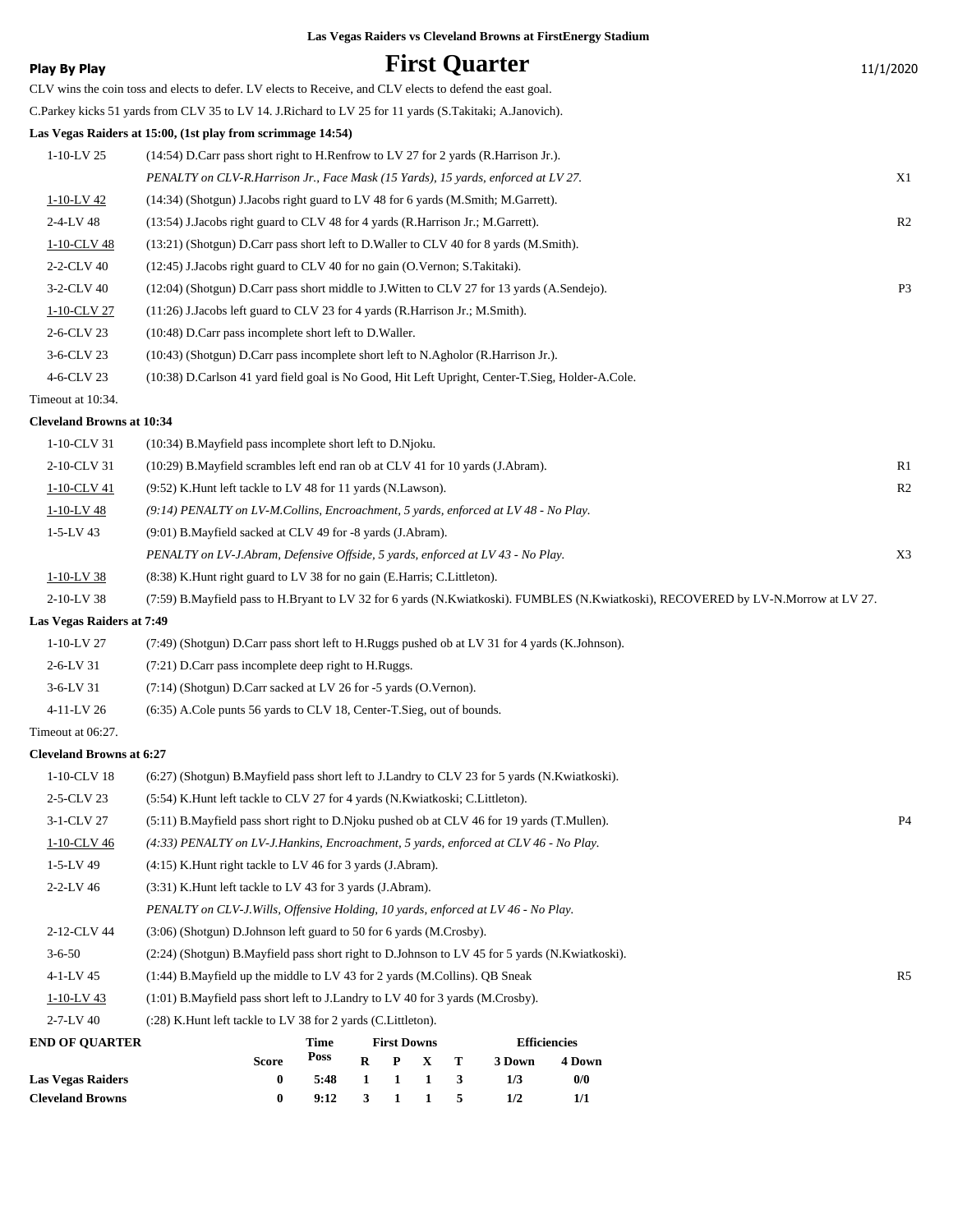**Play By Play Play Play Second Quarter** 11/1/2020

| Cleveland Drowns continued. |                                                                                                                                  |    |
|-----------------------------|----------------------------------------------------------------------------------------------------------------------------------|----|
| $3-5-LV$ 38                 | (15:00) (Shotgun) K.Hunt left end to LV 20 for 18 yards (J.Abram).                                                               | R6 |
| $1-10-LV$ 20                | (14:21) K.Hunt right guard to LV 22 for -2 yards (N.Morrow). LV-M.Hurst was injured during the play. His return is Questionable. |    |
| Timeout at 14:12.           |                                                                                                                                  |    |
| 2-12-LV 22                  | (13:55) (Shotgun) B. Mayfield pass incomplete short left to J. Landry.                                                           |    |
| $3-12-LV$ 22                | $(13:47)$ (Shotgun) B. Mayfield pass incomplete to R. Higgins [C. Smith].                                                        |    |
| 4-12-LV 22                  | (13:39) C.Parkey 41 yard field goal is GOOD, Center-C.Hughlett, Holder-J.Gillan.                                                 |    |
|                             |                                                                                                                                  |    |

Timeout at 13:35.

|  | LV 0 CLV 3, 14 plays, 60 yards, 1 penalty, $7:52$ drive, $1:25$ elapsed |  |  |
|--|-------------------------------------------------------------------------|--|--|
|--|-------------------------------------------------------------------------|--|--|

J.Gillan kicks 55 yards from CLV 35 to LV 10. J.Richard to LV 32 for 22 yards (K.Joseph).

|                   | Las Vegas Raiders at 13:35, (1st play from scrimmage 13:30)                                                                                                                                           |                |
|-------------------|-------------------------------------------------------------------------------------------------------------------------------------------------------------------------------------------------------|----------------|
| $1-10-LV$ 32      | (13:30) D.Booker right guard to LV 41 for 9 yards (L.Ogunjobi).                                                                                                                                       |                |
| $2 - 1 - LV$ 41   | (13:01) (Shotgun) D.Booker right guard to CLV 48 for 11 yards (D.Ward, K.Johnson).                                                                                                                    | R4             |
| 1-10-CLV 48       | $(12:19)$ (Shotgun) D. Booker right guard to 50 for $-2$ yards (P. Gustin; R. Harrison Jr.).                                                                                                          |                |
| $2 - 12 - 50$     | $(11:40)$ (Shotgun) D.Carr sacked at LV 44 for -6 yards (O.Vernon).                                                                                                                                   |                |
| 3-18-LV 44        | (10:58) (Shotgun) D.Carr pass short middle to D.Booker to CLV 39 for 17 yards (B.Goodson).                                                                                                            |                |
| 4-1-CLV 39        | $(10:16)$ A.Ingold up the middle to CLV 36 for 3 yards (B.Goodson).                                                                                                                                   | R <sub>5</sub> |
| 1-10-CLV 36       | (9:36) D.Carr scrambles right end ran ob at CLV 29 for 7 yards (M.Wilson).                                                                                                                            |                |
| 2-3-CLV 29        | (9:01) J.Jacobs left guard to CLV 21 for 8 yards (M.Wilson).                                                                                                                                          | R6             |
| 1-10-CLV 21       | (8:19) J.Jacobs left guard to CLV 19 for 2 yards (P.Gustin).                                                                                                                                          |                |
|                   | Timeout #1 by LV at $07:35$ .                                                                                                                                                                         |                |
| 2-8-CLV 19        | (7:35) J.Jacobs right guard to CLV 12 for 7 yards (B.Goodson).                                                                                                                                        |                |
| 3-1-CLV 12        | $(6:53)$ D.Carr pass incomplete short right.                                                                                                                                                          |                |
| 4-1-CLV 12        | (6:46) J. Jacobs right guard to CLV 11 for 1 yard (R. Harrison Jr.; J. Elliott).                                                                                                                      | R7             |
| 1-10-CLV 11       | (6:07) (Shotgun) J.Jacobs left guard to CLV 10 for 1 yard (S.Richardson).                                                                                                                             |                |
| 2-9-CLV 10        | (5:30) (Shotgun) D.Carr pass incomplete short left to J.Jacobs (S.Richardson).                                                                                                                        |                |
|                   | Timeout #2 by LV at $05:26$ .                                                                                                                                                                         |                |
| 3-9-CLV 10        | $(5:26)$ (Shotgun) D.Carr pass incomplete short right to H.Ruggs.                                                                                                                                     |                |
| 4-9-CLV 10        | Las Vegas challenged the incomplete pass ruling, and the play was Upheld. The ruling on the field stands. (Timeout #3.)<br>(5:21) D.Carlson 29 yard field goal is GOOD, Center-T.Sieg, Holder-A.Cole. |                |
| Timeout at 05:17. |                                                                                                                                                                                                       |                |
|                   |                                                                                                                                                                                                       |                |

#### **LV 3 CLV 3, 16 plays, 58 yards, 8:18 drive, 9:43 elapsed**

D.Carlson kicks 65 yards from LV 35 to end zone, Touchback.

#### **Cleveland Browns at 5:17**

| $1-10$ -CLV 25    | $(5:17)$ B. Mayfield pass incomplete short left to R. Higgins.                                           |
|-------------------|----------------------------------------------------------------------------------------------------------|
| 2-10-CLV 25       | (5.11) D.Johnson right tackle to CLV 25 for no gain (J.Hankins, C.Nassib).                               |
| 3-10-CLV 25       | $(4:31)$ (Shotgun) PENALTY on CLV-J. Wills, False Start, 5 yards, enforced at CLV 25 - No Play.          |
| 3-15-CLV 20       | $(4:19)$ (Shotgun) B. Mayfield pass incomplete short right to A. Janovich.                               |
| 4-15-CLV 20       | (4:14) J.Gillan punts 59 yards to LV 21, Center-C.Hughlett. H.Renfrow to LV 34 for 13 yards (S.Carlson). |
| Timeout at 04:02. |                                                                                                          |

#### **Las Vegas Raiders at 4:02**

| $1 - 10 - LV$ 34   | $(4:02)$ J. Jacobs left guard to LV 38 for 4 yards (J. Elliott).                                                                                         |                |
|--------------------|----------------------------------------------------------------------------------------------------------------------------------------------------------|----------------|
| $2-6-LV$ 38        | (3:34) (Shotgun) D.Carr pass short right to J.Witten to LV 46 for 8 yards (R.Harrison Jr.).                                                              | P <sub>8</sub> |
| $1-10-LV$ 46       | (3:03) (Shotgun) J.Jacobs right guard to CLV 47 for 7 yards (M.Smith; B.Goodson).                                                                        |                |
| 2-3-CLV 47         | $(2:26)$ J. Jacobs left guard to CLV 43 for 4 yards $(M.Wilson)$ .                                                                                       | R <sub>9</sub> |
| Two-Minute Warning |                                                                                                                                                          |                |
| $1-10$ -CLV 43     | $(2:00)$ D.Carr pass incomplete short left to F.Moreau.                                                                                                  |                |
| 2-10-CLV 43        | (1:55) (Shotgun) D.Carr pass short left to H.Ruggs to CLV 39 for 4 yards (A.Sendejo).                                                                    |                |
| 3-6-CLV 39         | (1:11) (Shotgun) J.Richard right guard to CLV 33 for 6 yards (K.Joseph).<br>The Replay Official reviewed the first down ruling, and the play was Upheld. | R10            |

1-10-CLV 33 (:51) (Shotgun) D.Carr scrambles left end ran ob at CLV 28 for 5 yards (K.Johnson). 2-5-CLV 28 (:43) (Shotgun) D.Carr scrambles left end to CLV 27 for 1 yard (K.Johnson).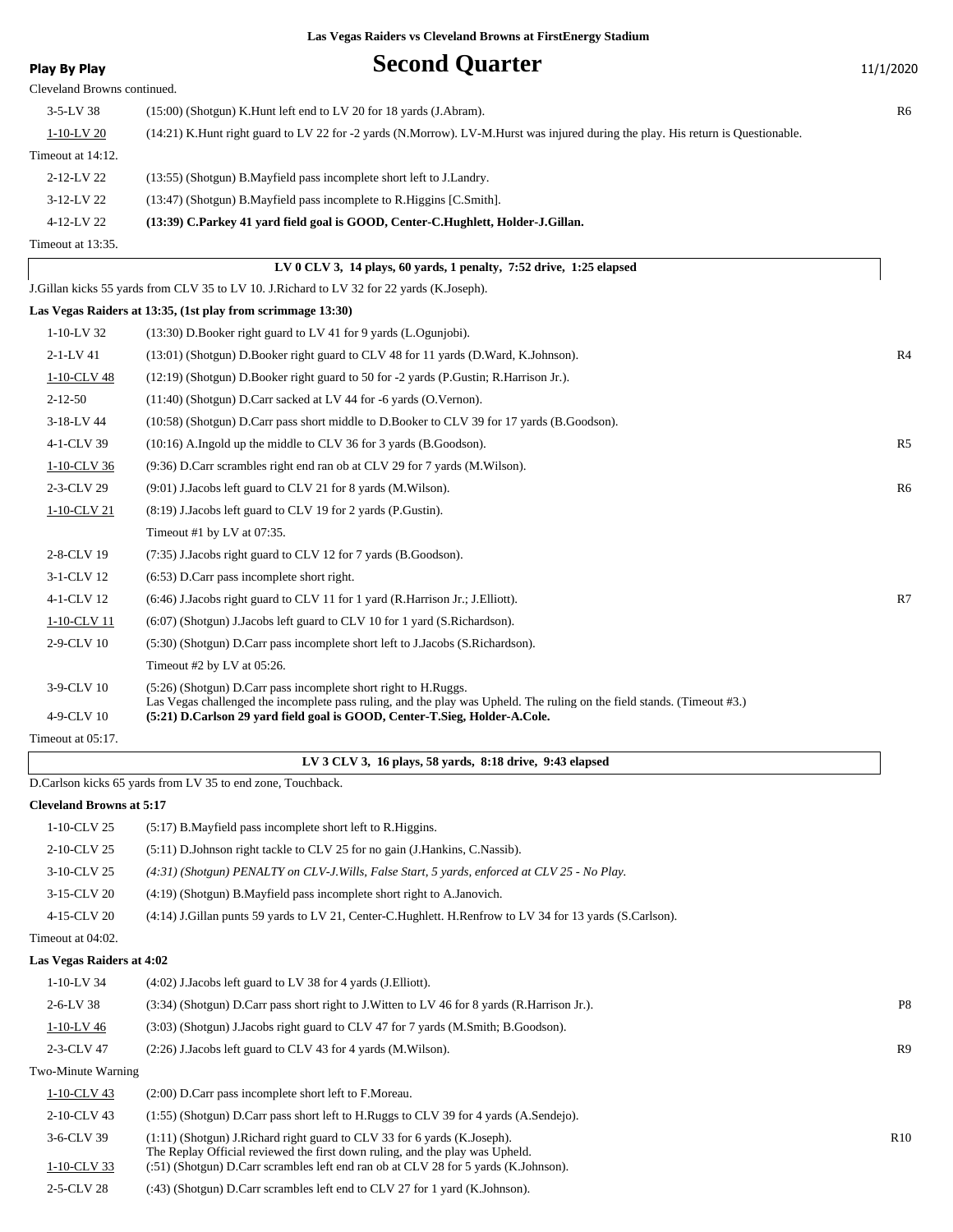3-4-CLV 27 (:18) (No Huddle, Shotgun) D.Carr pass short middle to J.Richard to CLV 15 for 12 yards (M.Smith). P11

1-10-CLV 15 (:03) D.Carr spiked the ball to stop the clock.

2-10-CLV 15 **(:02) D.Carlson 33 yard field goal is GOOD, Center-T.Sieg, Holder-A.Cole.**

| LV 6 CLV 3, 12 plays, 51 yards, 4:02 drive, 15:00 elapsed |              |                        |                    |  |                                            |                     |        |        |
|-----------------------------------------------------------|--------------|------------------------|--------------------|--|--------------------------------------------|---------------------|--------|--------|
| <b>END OF OUARTER</b>                                     |              | Time                   | <b>First Downs</b> |  |                                            | <b>Efficiencies</b> |        |        |
|                                                           | <b>Score</b> | Poss                   |                    |  | $R$ $P$ $X$ $T$                            |                     | 3 Down | 4 Down |
| <b>Las Vegas Raiders</b>                                  |              | $12:20 \t 6 \t 2 \t 0$ |                    |  |                                            | - 8                 | 2/5    | 2/2    |
| <b>Cleveland Browns</b>                                   |              | 2:40                   | $1 \quad 0$        |  | $\begin{array}{ccc} & & 0 & 1 \end{array}$ |                     | 1/3    | 0/0    |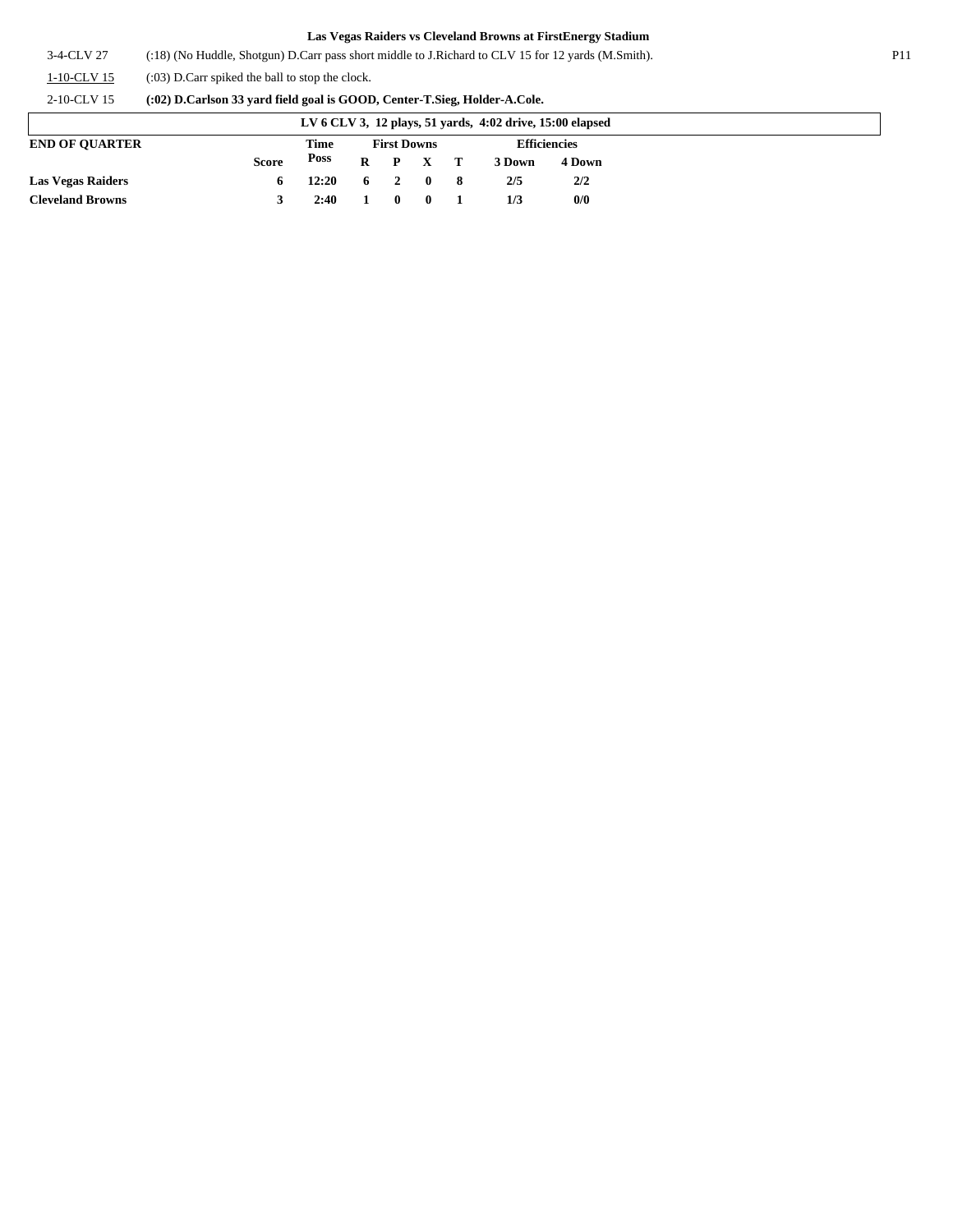### **Phird Quarter** 11/1/2020

|  |  | Play By Play |
|--|--|--------------|
|--|--|--------------|

CLV elects to Receive, and LV elects to defend the East goal.

D.Carlson kicks 65 yards from LV 35 to end zone, Touchback.

#### **Cleveland Browns at 15:00**

|                 | LV 6 CLV 6, 11 plays, 55 vards, $6:13$ drive, $6:13$ elapsed                                                                                                             |                |  |  |  |  |  |
|-----------------|--------------------------------------------------------------------------------------------------------------------------------------------------------------------------|----------------|--|--|--|--|--|
| $4 - 6 - LV$ 20 | (Shotgun) B.Mayfield pass incomplete deep left to J.Landry.<br>(8:50) C.Parkey 38 yard field goal is GOOD, Center-C.Hughlett, Holder-J.Gillan.                           |                |  |  |  |  |  |
| $3-6-LV$ 20     | (8.56) (Shotgun) B. Mayfield pass deep left to J. Landry for 20 yards, TOUCHDOWN.<br>The Replay Official reviewed the pass completion ruling, and the play was REVERSED. |                |  |  |  |  |  |
| $2 - 6 - LV$ 20 | $(9:37)$ K. Hunt left guard to LV 20 for no gain (E. Harris).                                                                                                            |                |  |  |  |  |  |
| $1-10-LV$ 24    | $(10:18)$ K. Hunt right tackle to LV 20 for 4 yards $(J.$ Abram $)$ .                                                                                                    |                |  |  |  |  |  |
| $2 - 4 - LV$ 43 | (10:56) B. Mayfield pass short left to J. Landry pushed ob at LV 24 for 19 yards (T. Mullen).                                                                            | P <sub>9</sub> |  |  |  |  |  |
| $1-10-LV$ 49    | (11:28) B. Mayfield scrambles right end ran ob at LV 43 for 6 yards (L. Joyner).                                                                                         |                |  |  |  |  |  |
| 2-1-CLV 49      | $(12:12)$ K. Hunt left tackle to LV 49 for 2 yards (J. Hankins).                                                                                                         | R8             |  |  |  |  |  |
| 1-10-CLV 40     | (12:56) B. Mayfield pass short left to H. Bryant to CLV 49 for 9 yards (N. Lawson).                                                                                      |                |  |  |  |  |  |
| 3-1-CLV 34      | (13:37) K. Hunt left tackle to CLV 40 for 6 yards (N. Lawson).                                                                                                           | R7             |  |  |  |  |  |
| 2-7-CLV 28      | (14:18) B. Mayfield pass short left to K. Hunt to CLV 34 for 6 yards (N. Morrow).                                                                                        |                |  |  |  |  |  |
| $1-10$ -CLV 25  | $(15:00)$ K. Hunt right guard to CLV 28 for 3 yards (J. Hankins).                                                                                                        |                |  |  |  |  |  |
|                 |                                                                                                                                                                          |                |  |  |  |  |  |

C.Parkey kicks 65 yards from CLV 35 to end zone, Touchback.

#### **Las Vegas Raiders at 8:47**

 $\sqrt{2}$ 

| $1-10-LV$ 25    | (8:47) J. Jacobs left guard to LV 33 for 8 yards (T. Mitchell).                                             |                 |
|-----------------|-------------------------------------------------------------------------------------------------------------|-----------------|
| $2 - 2 - LV$ 33 | $(8.03)$ J.Jacobs right guard to LV 36 for 3 yards (R.Harrison Jr.; L.Ogunjobi).                            | R12             |
| $1-10-LV$ 36    | $(7:20)$ H.Ruggs left end to LV 37 for 1 yard $(T.Mitchell)$ .                                              |                 |
| $2-9-LV$ 37     | $(6:42)$ D.Carr pass short left to D.Waller to LV 38 for 1 yard (B.Goodson).                                |                 |
| $3 - 8 - LV$ 38 | (5:59) (Shotgun) D.Carr scrambles left tackle to LV 49 for 11 yards (K.Joseph).                             | R13             |
| 1-10-LV 49      | (5:17) (Shotgun) D.Carr pass short right to H.Renfrow to CLV 42 for 9 yards (D.Ward).                       |                 |
| 2-1-CLV 42      | (4:40) J. Jacobs left guard to CLV 39 for 3 yards (S. Takitaki).                                            | R14             |
| 1-10-CLV 39     | $(4:00)$ D.Carr pass short left to D.Waller to CLV 33 for 6 yards $(A.Sendeio)$ .                           |                 |
| 2-4-CLV 33      | (3:16) (Shotgun) D.Carr pass short left to H.Renfrow to CLV 22 for 11 yards (T.Mitchell).                   | P <sub>15</sub> |
| 1-10-CLV 22     | (2:33) J.Jacobs right guard to CLV 17 for 5 yards (A.Clayborn; P.Gustin).                                   |                 |
| 2-5-CLV 17      | (1:51) J.Jacobs left tackle to CLV 15 for 2 yards (P.Gustin; A.Clayborn).                                   |                 |
| 3-3-CLV 15      | $(1:12)$ (Shotgun) D.Carr pass short left to D.Waller to CLV 9 for 6 yards (A.Sendejo).                     | P <sub>16</sub> |
| $1-9$ -CLV $9$  | $(32)$ (Shotgun) J.Jacobs right guard to CLV 8 for 1 yard (R.Harrison Jr.; M.Garrett).                      |                 |
| $2-8$ -CLV $8$  | $(0.01)$ (Shotgun) PENALTY on CLV-M.Garrett, Neutral Zone Infraction, 4 yards, enforced at CLV 8 - No Play. |                 |
|                 |                                                                                                             |                 |

| <b>END OF OUARTER</b>   |              | Time                   | <b>First Downs</b> |  |                 |  | <b>Efficiencies</b> |        |
|-------------------------|--------------|------------------------|--------------------|--|-----------------|--|---------------------|--------|
|                         | <b>Score</b> | Poss                   |                    |  | $R$ $P$ $X$ $T$ |  | 3 Down              | 4 Down |
| Las Vegas Raiders       | 6            | 8:47 3 2 0 5           |                    |  |                 |  | 2/2                 | 0/0    |
| <b>Cleveland Browns</b> |              | $6:13 \t2 \t1 \t0 \t3$ |                    |  |                 |  |                     | 0/0    |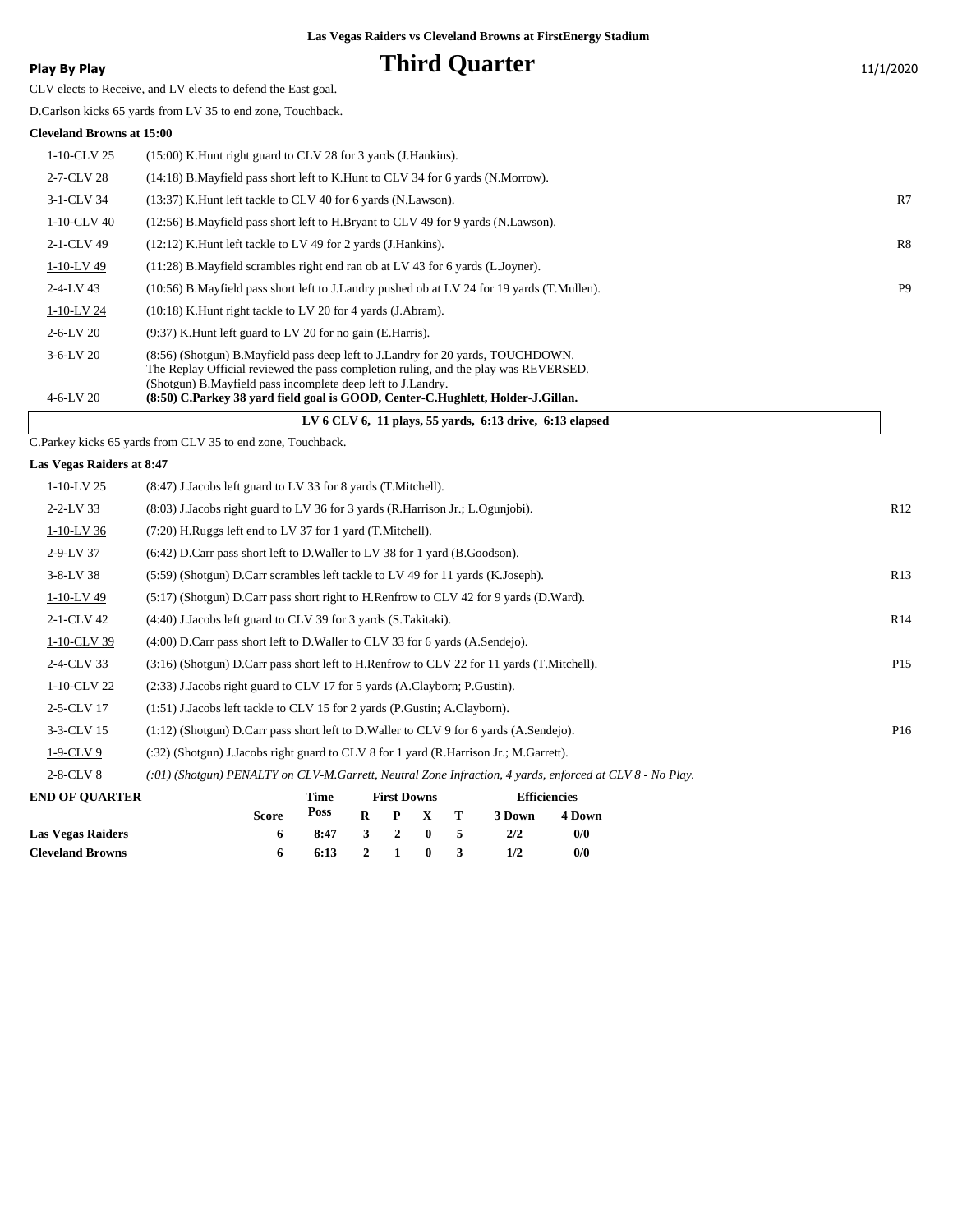| <b>Play By Play</b>             | <b>Fourth Quarter</b>                                                                                                                                                                                                                                                                                                                   | 11/1/2020       |
|---------------------------------|-----------------------------------------------------------------------------------------------------------------------------------------------------------------------------------------------------------------------------------------------------------------------------------------------------------------------------------------|-----------------|
| Las Vegas Raiders continued.    |                                                                                                                                                                                                                                                                                                                                         |                 |
| 2-4-CLV 4<br>3-4-CLV 4          | (15:00) (Shotgun) D.Carr pass incomplete short left to N.Agholor.<br>(14:57) (Shotgun) D.Carr pass short left to H.Renfrow for 4 yards, TOUCHDOWN.<br>The Replay Official reviewed the pass completion ruling, and the play was Upheld. The ruling on the field stands.<br>D.Carlson extra point is GOOD, Center-T.Sieg, Holder-A.Cole. | P <sub>17</sub> |
|                                 | PENALTY on CLV-O.Vernon, Defensive Offside, 5 yards, enforced between downs.                                                                                                                                                                                                                                                            |                 |
|                                 | LV 13 CLV 6, 15 plays, 75 yards, 1 penalty, $8:54$ drive, $0:07$ elapsed                                                                                                                                                                                                                                                                |                 |
|                                 | D.Carlson kicks 58 yards from LV 40 to CLV 2. D.Peoples-Jones to CLV 35 for 33 yards (N.Morrow).                                                                                                                                                                                                                                        |                 |
|                                 | Cleveland Browns at 14:53, (1st play from scrimmage 14:46)                                                                                                                                                                                                                                                                              |                 |
| 1-10-CLV 35                     | (14:46) K.Hunt left guard to CLV 48 for 13 yards (L.Joyner; N.Lawson).                                                                                                                                                                                                                                                                  | R10             |
| 1-10-CLV 48                     | (14:12) B. Mayfield pass incomplete short right to J. Landry.                                                                                                                                                                                                                                                                           |                 |
| 2-10-CLV 48                     | (14:07) K. Hunt left guard to 50 for 2 yards (J. Hankins, C. Ferrell).                                                                                                                                                                                                                                                                  |                 |
| $3 - 8 - 50$                    | (13:24) (Shotgun) B.Mayfield pass incomplete short left to D.Njoku.                                                                                                                                                                                                                                                                     |                 |
| $4 - 8 - 50$                    | (13:20) J. Gillan punts 50 yards to end zone, Center-C. Hughlett, Touchback.                                                                                                                                                                                                                                                            |                 |
| Timeout at 13:11.               |                                                                                                                                                                                                                                                                                                                                         |                 |
| Las Vegas Raiders at 13:11      |                                                                                                                                                                                                                                                                                                                                         |                 |
| $1-10-LV$ 20                    | $(13:11)$ J.Jacobs left guard to LV 23 for 3 yards (M.Wilson; B.Goodson).                                                                                                                                                                                                                                                               |                 |
| 2-7-LV 23                       | $(12:43)$ (Shotgun) D.Carr pass short right to D.Waller to LV 30 for 7 yards (D.Ward).                                                                                                                                                                                                                                                  | P <sub>18</sub> |
| 1-10-LV 30                      | $(12:09)$ J. Jacobs left tackle to LV 44 for 14 yards (T. Mitchell).                                                                                                                                                                                                                                                                    | R <sub>19</sub> |
| 1-10-LV 44                      | $(11:24)$ J. Jacobs right guard to 50 for 6 yards $(L. Ogunjobi)$ .                                                                                                                                                                                                                                                                     |                 |
| $2 - 4 - 50$                    | $(10:40)$ D.Carr sacked at LV 39 for -11 yards (L.Ogunjobi).                                                                                                                                                                                                                                                                            |                 |
|                                 | PENALTY on CLV-L.Ogunjobi, Face Mask (15 Yards), 15 yards, enforced at 50 - No Play.                                                                                                                                                                                                                                                    | X20             |
| 1-10-CLV 35                     | (10:25) D.Booker left guard to CLV 28 for 7 yards (S.Richardson).                                                                                                                                                                                                                                                                       |                 |
| 2-3-CLV 28                      | (9:42) J.Jacobs right tackle to CLV 27 for 1 yard (S.Richardson).                                                                                                                                                                                                                                                                       |                 |
| 3-2-CLV 27                      | (8.59) J.Jacobs right guard to CLV 22 for 5 yards (M.Smith; R.Harrison Jr.).                                                                                                                                                                                                                                                            | R21             |
| 1-10-CLV 22                     | (8:18) D.Booker left guard to CLV 18 for 4 yards (M.Wilson, P.Gustin). CLV-V.Taylor was injured during the play. His return is Questionable.                                                                                                                                                                                            |                 |
| 2-6-CLV 18                      | (7:40) (Shotgun) PENALTY on LV-D.Good, False Start, 5 yards, enforced at CLV 18 - No Play.                                                                                                                                                                                                                                              |                 |
| 2-11-CLV 23                     | (7:40) (Shotgun) D.Carr right end to CLV 5 for 18 yards (D.Ward). FUMBLES (D.Ward), recovered by LV-D.Booker at CLV 2.                                                                                                                                                                                                                  | R <sub>22</sub> |
| $1-2$ -CLV 2                    | $(6:34)$ J.Jacobs right guard to CLV 1 for 1 yard (R.Harrison Jr.; M.Wilson).                                                                                                                                                                                                                                                           |                 |
| $2-1-CLV1$                      | (5:49) J. Jacobs right guard to CLV 1 for no gain (A. Clayborn).                                                                                                                                                                                                                                                                        |                 |
| 3-1-CLV 1                       | (5:11) J.Jacobs right guard to CLV 1 for no gain (P.Gustin; A.Sendejo).                                                                                                                                                                                                                                                                 |                 |
| 4-1-CLV 1                       | (4:27) (Run formation) PENALTY on LV-D.Carr, Delay of Game, 5 yards, enforced at CLV 1 - No Play.                                                                                                                                                                                                                                       |                 |
| 4-6-CLV 6                       | (4:27) D.Carlson 24 yard field goal is GOOD, Center-T.Sieg, Holder-A.Cole.                                                                                                                                                                                                                                                              |                 |
| Timeout at 04:24.               |                                                                                                                                                                                                                                                                                                                                         |                 |
|                                 | LV 16 CLV 6, 13 plays, 74 yards, 1 penalty, 8:47 drive, 10:36 elapsed                                                                                                                                                                                                                                                                   |                 |
|                                 | D.Carlson kicks 65 yards from LV 35 to end zone, Touchback.                                                                                                                                                                                                                                                                             |                 |
| <b>Cleveland Browns at 4:24</b> |                                                                                                                                                                                                                                                                                                                                         |                 |
| 1-10-CLV 25                     | (4:24) (Shotgun) B.Mayfield pass short right to K.Hunt to CLV 26 for 1 yard (C.Littleton).                                                                                                                                                                                                                                              |                 |
| 2-9-CLV 26                      | (4:18) (Shotgun) B. Mayfield pass short left to R. Higgins pushed ob at CLV 40 for 14 yards (N. Lawson).                                                                                                                                                                                                                                | P11             |
| 1-10-CLV 40                     | (4:13) (Shotgun) B.Mayfield pass short right to H.Bryant to 50 for 10 yards (N.Kwiatkoski).                                                                                                                                                                                                                                             | P <sub>12</sub> |
| $1 - 10 - 50$                   | (3:54) (No Huddle, Shotgun) B. Mayfield pass incomplete short right to J. Landry.                                                                                                                                                                                                                                                       |                 |
| $2 - 10 - 50$                   | (3:50) (Shotgun) B.Mayfield pass deep left to J.Landry to LV 25 for 25 yards (L.Joyner).                                                                                                                                                                                                                                                | P13             |
| $1-10-LV$ 25                    | (3:25) (No Huddle, Shotgun) B. Mayfield pass incomplete short right to J. Landry.                                                                                                                                                                                                                                                       |                 |
| 2-10-LV 25                      | (3:21) (Shotgun) B.Mayfield scrambles left end to LV 24 for 1 yard (C.Littleton).                                                                                                                                                                                                                                                       |                 |
|                                 | Timeout #1 by LV at 02:50.                                                                                                                                                                                                                                                                                                              |                 |

3-9-LV 24 (2:50) (Shotgun) B.Mayfield scrambles left tackle to LV 16 for 8 yards (C.Smith).

4-1-LV 16 (2:28) (No Huddle, Shotgun) B.Mayfield up the middle to LV 14 for 2 yards (C.Nassib). R14

1-10-LV 14 (2:12) B.Mayfield pass incomplete short left to K.Hunt.

2-10-LV 14 (2:07) (Shotgun) B.Mayfield pass incomplete short right to J.Landry (L.Joyner).

3-10-LV 14 *(2:03) (Shotgun) PENALTY on CLV-J.Wills, False Start, 5 yards, enforced at LV 14 - No Play.*

3-15-LV 19 (2:03) (Shotgun) B.Mayfield pass incomplete short middle to J.Landry (N.Lawson).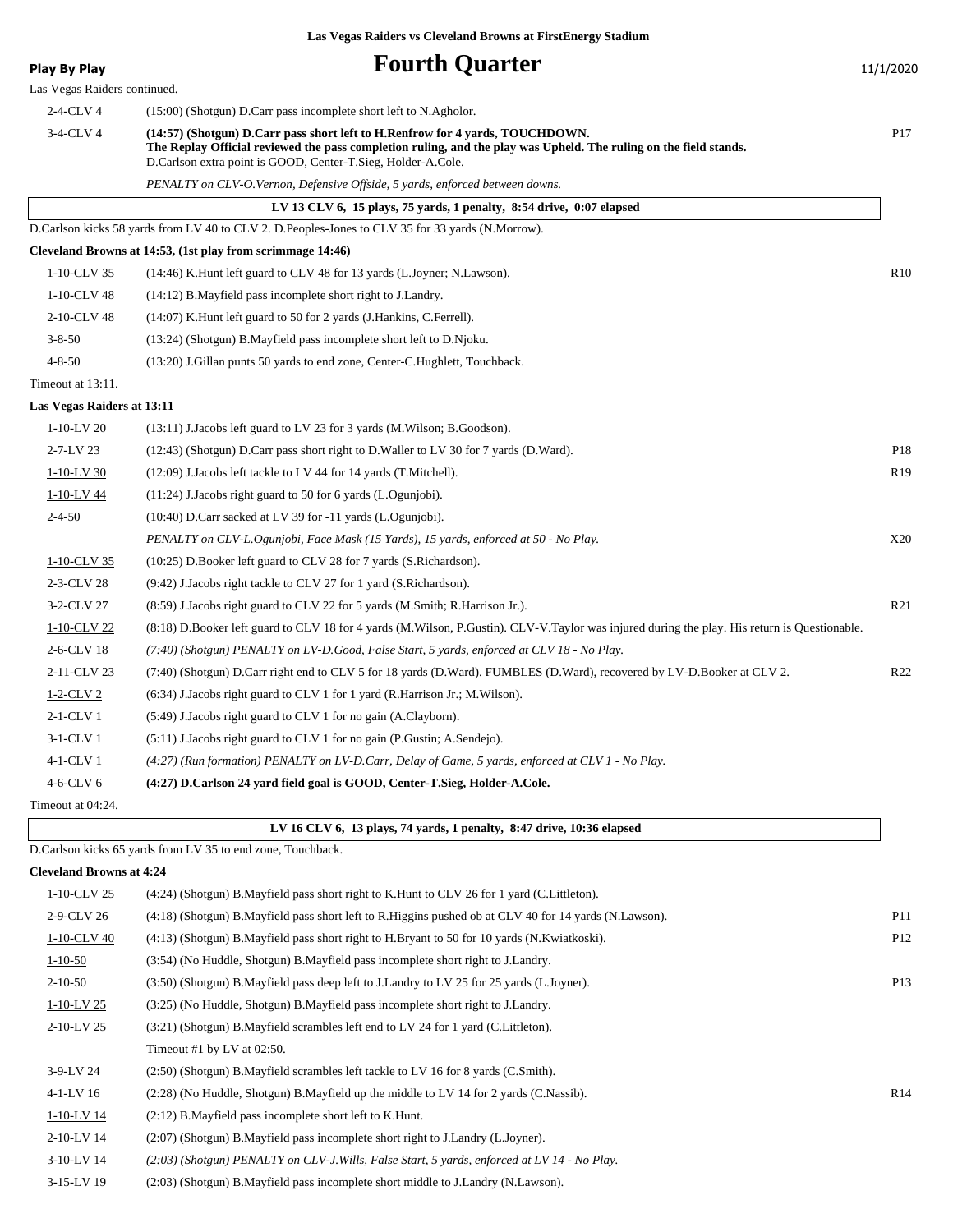#### Two-Minute Warning

| 4-15-LV 19 | (1:58) C.Parkey 37 yard field goal is No Good, Wide Left, Center-C.Hughlett, Holder-J.Gillan. |
|------------|-----------------------------------------------------------------------------------------------|

### Timeout at 01:54.

| Las Vegas Raiders at 1:54 |                                                                                                |                    |                     |                 |  |  |  |
|---------------------------|------------------------------------------------------------------------------------------------|--------------------|---------------------|-----------------|--|--|--|
| $1-10-LV$ 27              | $(1:54)$ J.Jacobs left guard to LV 29 for 2 yards $(0.Vernon).$                                |                    |                     |                 |  |  |  |
|                           | Timeout #1 by CLV at 01:49.                                                                    |                    |                     |                 |  |  |  |
| $2 - 8 - LV$ 29           | $(1:49)$ J. Jacobs right tackle to LV 45 for 16 yards (P. Gustin).                             |                    |                     | R <sub>23</sub> |  |  |  |
|                           | Timeout #2 by CLV at 01:41.                                                                    |                    |                     |                 |  |  |  |
| $1-10-LV$ 45              | $(1:41)$ J. Jacobs right guard to 50 for 5 yards (J. Elliott).                                 |                    |                     |                 |  |  |  |
|                           | Timeout #3 by CLV at 01:36.                                                                    |                    |                     |                 |  |  |  |
| $2 - 5 - 50$              | $(1:36)$ J. Jacobs left guard to CLV 48 for 2 yards $(L. Oguniobi)$ .                          |                    |                     |                 |  |  |  |
| 3-3-CLV 48                | R <sub>24</sub><br>(:53) J.Jacobs right guard to CLV 45 for 3 yards (J.Elliott; S.Richardson). |                    |                     |                 |  |  |  |
| $1-10$ -CLV 45            | $(20)$ D.Carr kneels to CLV 46 for $-1$ yards.                                                 |                    |                     |                 |  |  |  |
| <b>END OF OUARTER</b>     | Time                                                                                           | <b>First Downs</b> | <b>Efficiencies</b> |                 |  |  |  |

| <b>END OF OUARTER</b>    |       | Time             |   | <b>First Downs</b> |              |              | <b>Efficiencies</b> |        |  |
|--------------------------|-------|------------------|---|--------------------|--------------|--------------|---------------------|--------|--|
|                          | Score | Poss             | R |                    | P X          | $\mathbf{T}$ | 3 Down              | 4 Down |  |
| <b>Las Vegas Raiders</b> | 16    | 10:48            |   |                    | 5 2 1        |              | 3/4                 | 0/0    |  |
| <b>Cleveland Browns</b>  |       | $4:12 \t 2 \t 3$ |   |                    | $\mathbf{0}$ |              | 0/3                 | 1/1    |  |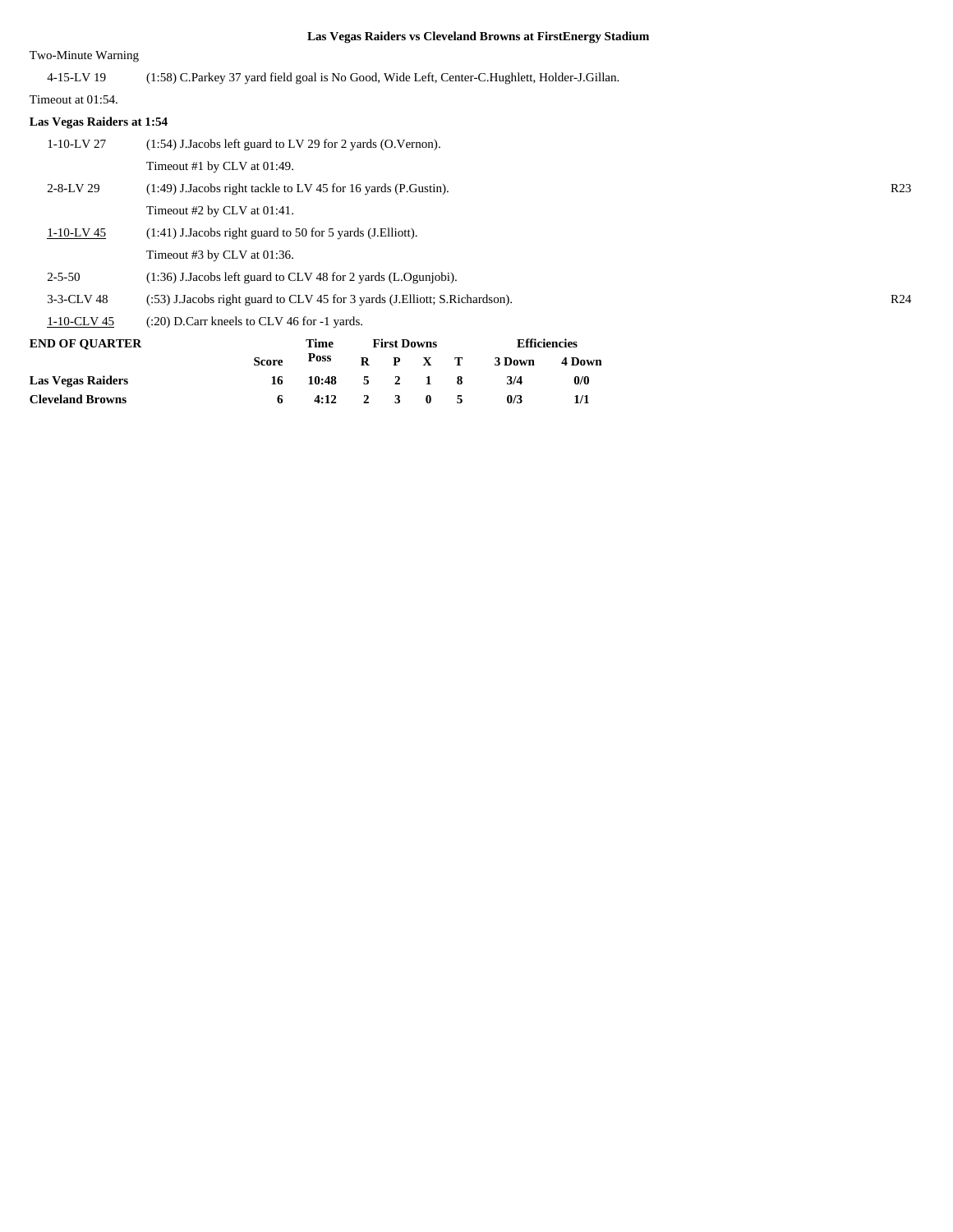### **Miscellaneous Statistics Report**

**Las Vegas Raiders vs Cleveland Browns 11/1/2020 at FirstEnergy Stadium**

### **Ten Longest Plays for Las Vegas Raiders**

| Yards | 0tr | <b>Play Start</b>                             | <b>Play Description</b>                                                                                                                                                  |
|-------|-----|-----------------------------------------------|--------------------------------------------------------------------------------------------------------------------------------------------------------------------------|
| 21    |     | 4 2-11-CLV 23                                 | (7:40) (Shotgun) D.Carr right end to CLV 5 for 18 yards (D.Ward). FUMBLES (D.Ward), recovered by LV-D.Booker at CLV 2.                                                   |
| 17    |     | $1 \quad 1 - 10 - LV$ 25                      | (14:54) D.Carr pass short right to H.Renfrow to LV 27 for 2 yards (R.Harrison Jr.).<br>PENALTY on CLV-R.Harrison Jr., Face Mask (15 Yards), 15 yards, enforced at LV 27. |
| 17    |     | 2 3-18-LV 44                                  | (10:58) (Shotgun) D.Carr pass short middle to D.Booker to CLV 39 for 17 yards (B.Goodson).                                                                               |
| 16    |     | 4 2-8-LV 29                                   | (1:49) J.Jacobs right tackle to LV 45 for 16 yards (P.Gustin).                                                                                                           |
| 14    |     | 4 1-10-LV 30                                  | (12:09) J.Jacobs left tackle to LV 44 for 14 yards (T.Mitchell).                                                                                                         |
| 13    |     | 1 3-2-CLV 40                                  | (12:04) (Shotgun) D.Carr pass short middle to J.Witten to CLV 27 for 13 yards (A.Sendejo).                                                                               |
| 12    |     | 2 3-4-CLV 27                                  | (18) (No Huddle, Shotgun) D.Carr pass short middle to J.Richard to CLV 15 for 12 yards (M.Smith).                                                                        |
| 11    |     | 2 2-1-LV 41                                   | (13:01) (Shotgun) D.Booker right guard to CLV 48 for 11 yards (D.Ward, K.Johnson).                                                                                       |
| 11    |     | 3 3-8-LV 38                                   | (5:59) (Shotqun) D.Carr scrambles left tackle to LV 49 for 11 yards (K.Joseph).                                                                                          |
| 11    |     | 3 2-4-CLV 33                                  | (3:16) (Shotqun) D.Carr pass short left to H.Renfrow to CLV 22 for 11 yards (T.Mitchell).                                                                                |
|       |     | <b>Ten Longest Plays for Cleveland Browns</b> |                                                                                                                                                                          |
|       |     | $V = -1$                                      | Disco December 1974                                                                                                                                                      |

| rargs | <b>Otr</b> | <b>Play Start</b>       | <b>Play Description</b>                                                                               |
|-------|------------|-------------------------|-------------------------------------------------------------------------------------------------------|
| 25    |            | $4$ 2-10-50             | (3:50) (Shotgun) B.Mayfield pass deep left to J.Landry to LV 25 for 25 yards (L.Joyner).              |
| 19    |            | 1 3-1-CLV 27            | (5:11) B. Mayfield pass short right to D. Njoku pushed ob at CLV 46 for 19 yards (T. Mullen).         |
| 19    |            | 3 2-4-LV 43             | (10:56) B.Mayfield pass short left to J.Landry pushed ob at LV 24 for 19 yards (T.Mullen).            |
| 18    |            | $2 \quad 3 - 5 - LV$ 38 | (15:00) (Shotgun) K.Hunt left end to LV 20 for 18 yards (J.Abram).                                    |
| 14    |            | 4 2-9-CLV 26            | (4:18) (Shotgun) B.Mayfield pass short left to R.Higgins pushed ob at CLV 40 for 14 yards (N.Lawson). |
| 13    |            | 4 1-10-CLV 35           | (14:46) K. Hunt left guard to CLV 48 for 13 yards (L. Joyner; N. Lawson).                             |
| 11    |            | 1 1-10-CLV 41           | (9:52) K.Hunt left tackle to LV 48 for 11 yards (N.Lawson).                                           |
| 10    |            | 1 2-10-CLV 31           | (10:29) B. Mayfield scrambles left end ran ob at CLV 41 for 10 yards (J. Abram).                      |
| 10    |            | 4 1-10-CLV 40           | (4:13) (Shotgun) B.Mayfield pass short right to H.Bryant to 50 for 10 yards (N.Kwiatkoski).           |
| 9     | 3.         | 1-10-CLV 40             | (12:56) B. Mayfield pass short left to H. Bryant to CLV 49 for 9 yards (N. Lawson).                   |
|       |            |                         |                                                                                                       |

|                                   | <b>Touchdown Scoring Information</b> | <b>Offense</b> |  | <b>Defense</b> Special Teams |
|-----------------------------------|--------------------------------------|----------------|--|------------------------------|
| <b>VISITOR</b>                    | Las Vegas Raiders                    | $\mathbf{1}$   |  |                              |
| <b>HOME</b>                       | Cleveland Browns                     |                |  |                              |
| <b>Player Scoring Information</b> |                                      |                |  |                              |

| Club Player  | TD. | TD. | TD Rush Rec KOTD Punt Int TD Fum Misc FG XP 2Pt 2Pt Sfty Points | TD. | <b>TD</b> |  | Rush Rec |  |   |
|--------------|-----|-----|-----------------------------------------------------------------|-----|-----------|--|----------|--|---|
| LV D.Carlson |     |     | 0 0 0 0 0 0 0 0 0 3 1 0 0 0 0 10                                |     |           |  |          |  |   |
| LV H.Renfrow |     |     | 0 0 1 0 0 0 0 0 0 0 0 0 0 6                                     |     |           |  |          |  |   |
| CLV C.Parkey |     |     | 0 0 0 0 0 0 0 2 0 0 0 0 0                                       |     |           |  |          |  | 6 |

| <b>Possession Detail</b>    | <b>First Half</b> |      | <b>Second Half</b> |       | Game           |       |  |
|-----------------------------|-------------------|------|--------------------|-------|----------------|-------|--|
|                             | <b>Visitor</b>    | Home | Visitor            | Home  | <b>Visitor</b> | Home  |  |
| Largest Lead                |                   | 3    | 10                 | 0     | 10             | 3     |  |
| Drives Leading              | 0                 | 0    |                    | 0     |                | 0     |  |
| Time of Possession Leading  | 0:00              | 0:00 | 10:41              | 0:00  | 10:41          | 0:00  |  |
| Largest Deficit             | -3                | -3   | 0                  | $-10$ | -3             | $-10$ |  |
| Drives Trailing             |                   | 0    | 0                  | 3     |                | 3     |  |
| Time of Possession Trailing | 8:18              | 0:00 | 0:00               | 10:25 | 8:18           | 10:25 |  |
| Times Score Tied Up         |                   |      |                    |       |                |       |  |
| Lead Changes                |                   |      |                    |       |                |       |  |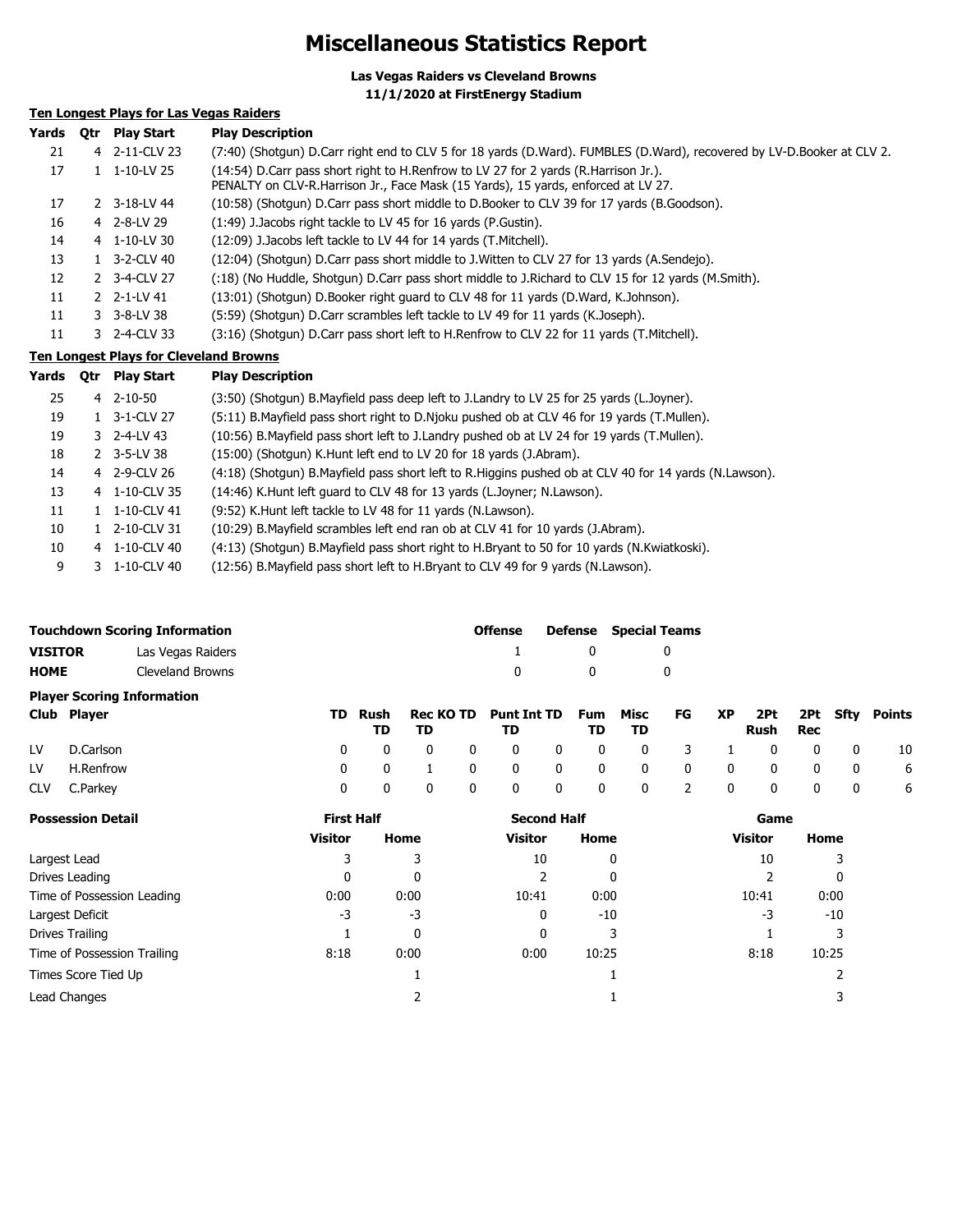### **Playtime Percentage**

Percent of playtime per player on offense, defense and special teams

|                  | <b>Las Vegas Raiders</b> |    |                |    |                |    |                      |                   |           | <b>Cleveland Browns</b> |                |    |                |                      |     |
|------------------|--------------------------|----|----------------|----|----------------|----|----------------------|-------------------|-----------|-------------------------|----------------|----|----------------|----------------------|-----|
|                  |                          |    | <b>Offense</b> |    | <b>Defense</b> |    | <b>Special Teams</b> |                   |           |                         | <b>Offense</b> |    | <b>Defense</b> | <b>Special Teams</b> |     |
| G Jackson        | G                        |    | 72 100%        |    |                | 5  |                      | 28% C Hubbard     | Т         |                         | 49 100%        |    |                | 3                    | 17% |
| D Good           | G                        |    | 72 100%        |    |                | 5  |                      | 28% J Bitonio     | G         |                         | 49 100%        |    |                | 3                    | 17% |
| <b>K Miller</b>  | T                        |    | 72 100%        |    |                | 5  |                      | 28% J Wills       | т         |                         | 49 100%        |    |                | 3                    | 17% |
| D Carr           | QB                       |    | 72 100%        |    |                |    |                      | J Tretter         | C         |                         | 49 100%        |    |                |                      |     |
| R Hudson         | C                        |    | 72 100%        |    |                |    |                      | J Conklin         | т         |                         | 49 100%        |    |                |                      |     |
| D Waller         | <b>TE</b>                | 57 | 79%            |    |                |    |                      | <b>B</b> Mayfield | QB        |                         | 49 100%        |    |                |                      |     |
| N Agholor        | <b>WR</b>                | 56 | 78%            |    |                |    |                      | K Hunt            | RB        | 42                      | 86%            |    |                |                      |     |
| H Ruggs          | <b>WR</b>                | 54 | 75%            |    |                |    |                      | H Bryant          | <b>TE</b> | 39                      | 80%            |    |                | $\overline{7}$       | 39% |
| <b>B</b> Parker  | T                        | 49 | 68%            |    |                | 5  | 28%                  | J Landry          | <b>WR</b> | 38                      | 78%            |    |                |                      |     |
| J Jacobs         | <b>RB</b>                | 48 | 67%            |    |                |    |                      | R Higgins         | <b>WR</b> | 35                      | 71%            |    |                |                      |     |
| J Witten         | <b>TE</b>                | 38 | 53%            |    |                |    |                      | K Hodge           | <b>WR</b> | 34                      | 69%            |    |                | $\overline{7}$       | 39% |
| F Moreau         | <b>TE</b>                | 31 | 43%            |    |                | 10 | 56%                  | D Njoku           | TE        | 29                      | 59%            |    |                |                      |     |
| A Ingold         | <b>FB</b>                | 26 | 36%            |    |                | 9  | 50%                  | S Carlson         | <b>TE</b> | 9                       | 18%            |    |                | 13                   | 72% |
| S Young          | T                        | 23 | 32%            |    |                |    |                      | A Janovich        | FB        | 6                       | 12%            |    |                | 10                   | 56% |
| H Renfrow        | <b>WR</b>                | 15 | 21%            |    |                | 2  | 11%                  | D Johnson         | <b>RB</b> | 6                       | 12%            |    |                |                      |     |
| J Richard        | RB                       | 14 | 19%            |    |                | 3  | 17%                  | D Peoples-Jones   | <b>WR</b> | 4                       | 8%             |    |                | 5                    | 28% |
| D Booker         | RB                       | 10 | 14%            |    |                | 3  | 17%                  | T Taylor          | <b>WR</b> | 3                       | 6%             |    |                |                      |     |
| Z Jones          | <b>WR</b>                | 10 | 14%            |    |                |    |                      | A Sendejo         | FS        |                         |                |    | 72 100%        | 7                    | 39% |
| D Carrier        | <b>TE</b>                | 1  | 1%             |    |                | 14 | 78%                  | <b>B</b> Goodson  | LB        |                         |                | 71 | 99%            | 5                    | 28% |
| E Harris         | <b>FS</b>                |    |                |    | 49 100%        | 10 | 56%                  | D Ward            | CB        |                         |                | 70 | 97%            | 5                    |     |
| T Mullen         | <b>CB</b>                |    |                |    | 49 100%        | 8  | 44%                  | T Mitchell        | CB        |                         |                |    | 97%            |                      | 28% |
| C Littleton      | LB                       |    |                |    | 49 100%        | 5  | 28%                  |                   |           |                         |                | 70 |                |                      |     |
| N Lawson         | CB                       |    |                |    | 49 100%        | 4  | 22%                  | R Harrison        | SS        |                         |                | 69 | 96%            |                      |     |
| N Kwiatkoski     | LB                       |    |                | 48 | 98%            | 4  | 22%                  | O Vernon          | DE        |                         |                | 60 | 83%            | 5                    | 28% |
| J Abram          | SS                       |    |                | 47 | 96%            | 6  | 33%                  | S Richardson      | DT        |                         |                | 60 | 83%            | 5                    | 28% |
| M Crosby         | DE                       |    |                | 41 | 84%            | 4  | 22%                  | L Ogunjobi        | DT        |                         |                | 58 | 81%            | 5                    | 28% |
| C Ferrell        | DE                       |    |                | 36 | 73%            | 4  | 22%                  | M Wilson          | LB        |                         |                | 52 | 72%            |                      |     |
| C Nassib         | DE                       |    |                | 31 | 63%            | 1  | 6%                   | K Johnson         | CB        |                         |                | 40 | 56%            |                      |     |
| M Collins        | DT                       |    |                | 31 | 63%            | 1  | 6%                   | P Gustin          | DE        |                         |                | 34 | 47%            | 4                    | 22% |
| J Hankins        | DT                       |    |                | 29 | 59%            | 3  | 17%                  | M Garrett         | DE        |                         |                | 33 | 46%            | 3                    | 17% |
| L Joyner         | CB                       |    |                | 28 | 57%            |    |                      | J Elliott         | DT        |                         |                | 24 | 33%            |                      |     |
| N Morrow         | LB                       |    |                | 23 | 47%            | 5  | 28%                  | S Takitaki        | LB        |                         |                | 21 | 29%            | 11                   | 61% |
| C Smith          | DE                       |    |                |    | 11 22%         |    |                      | A Clayborn        | DE        |                         |                | 21 | 29%            | 1                    | 6%  |
| <b>K Vickers</b> | DT                       |    |                | 9  | 18%            | 3  | 17%                  | M Smith           | LB        |                         |                | 20 | 28%            | 5                    | 28% |
| M Hurst          | DT                       |    |                | 6  | 12%            |    |                      | V Taylor          | DT        |                         |                | 10 | 14%            |                      |     |
| A Robertson      | CB                       |    |                | 2  | 4%             | 4  | 22%                  | K Joseph          | SS        |                         |                | 6  | 8%             | 9                    | 50% |
| J Heath          | SS                       |    |                | 1  | 2%             | 4  | 22%                  | T Thomas          | <b>CB</b> |                         |                |    |                | 15                   | 83% |
| K Wilber         | LB                       |    |                |    |                | 13 | 72%                  | R Jackson         | CB        |                         |                |    |                | 10                   | 56% |
| D Carlson        | Κ                        |    |                |    |                | 9  | 50%                  | M Stewart         | CB        |                         |                |    |                | 10                   | 56% |
| R McMillan       | LB                       |    |                |    |                | 9  | 50%                  | T Davis           | LB        |                         |                |    |                | 10                   | 56% |
| I Johnson        | CB                       |    |                |    |                | 9  | 50%                  | S Redwine         | FS        |                         |                |    |                | 8                    | 44% |
| K Nixon          | CB                       |    |                |    |                | 9  |                      | 50% J Gillan      | P         |                         |                |    |                | 6                    | 33% |
| A Cole           | P                        |    |                |    |                | 6  |                      | 33% C Hughlett    | LS        |                         |                |    |                | 5                    | 28% |
| T Sieg           | LS                       |    |                |    |                | 6  |                      | 33% C Parkey      | К         |                         |                |    |                | 5                    | 28% |
| J Simpson        | G                        |    |                |    |                | 5  |                      | 28% D Hilliard    | <b>RB</b> |                         |                |    |                | 4                    | 22% |